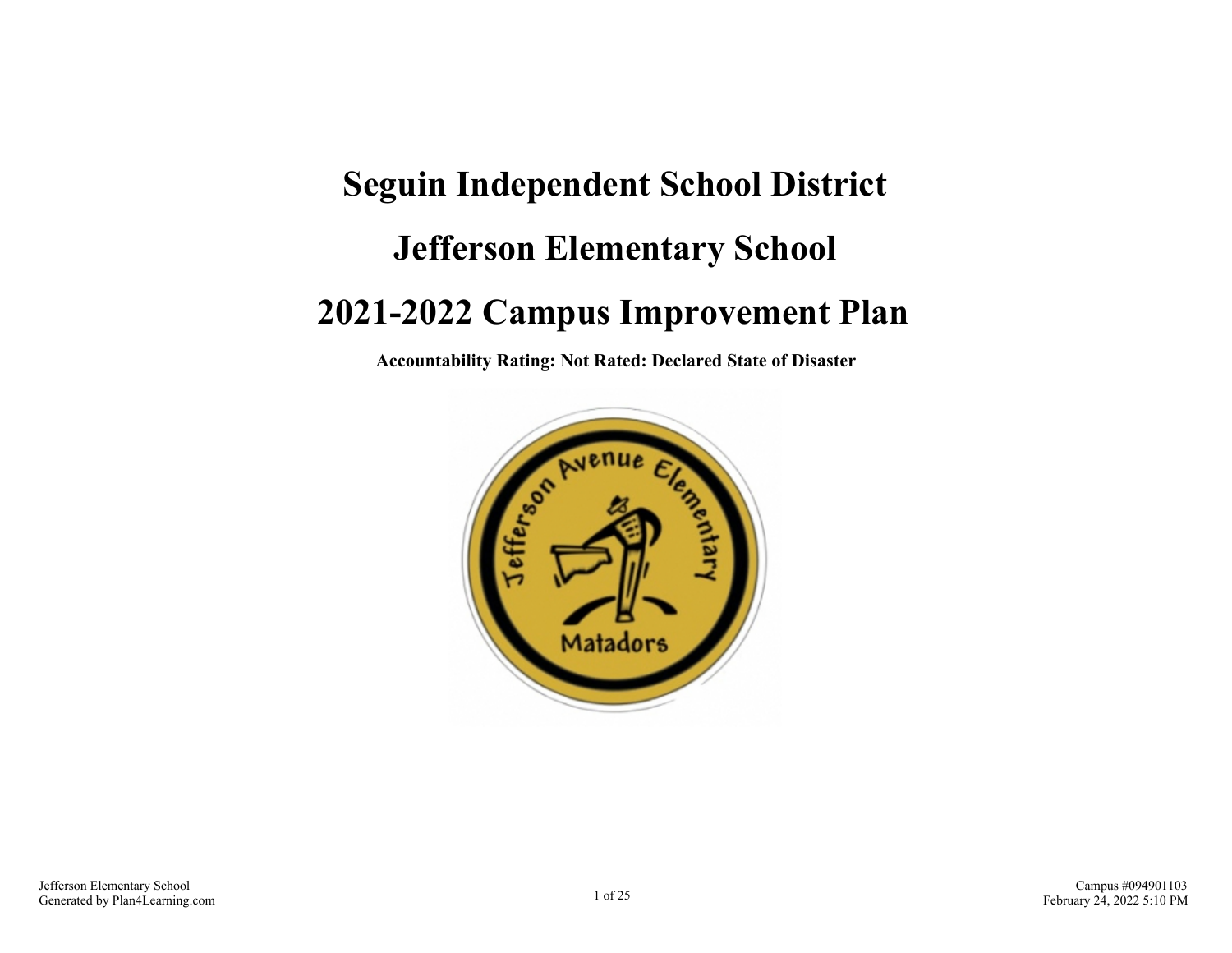### **Mission Statement**

Read, Write, Think, and Play

Make Connections Every Day.

# **Vision**

At Jefferson Elementary, we are a welcoming, nurturing community that empowers students, families, and staff through collaboration to achieve high levels of learning.

### **Value Statement**

*We* believe in Seguin ISD is at its best when:

All students are successful

All students are prepared for life after graduation

All schools provide a caring and safe environment

All students and staff feel valued

Parents, staff, and community are committed to student success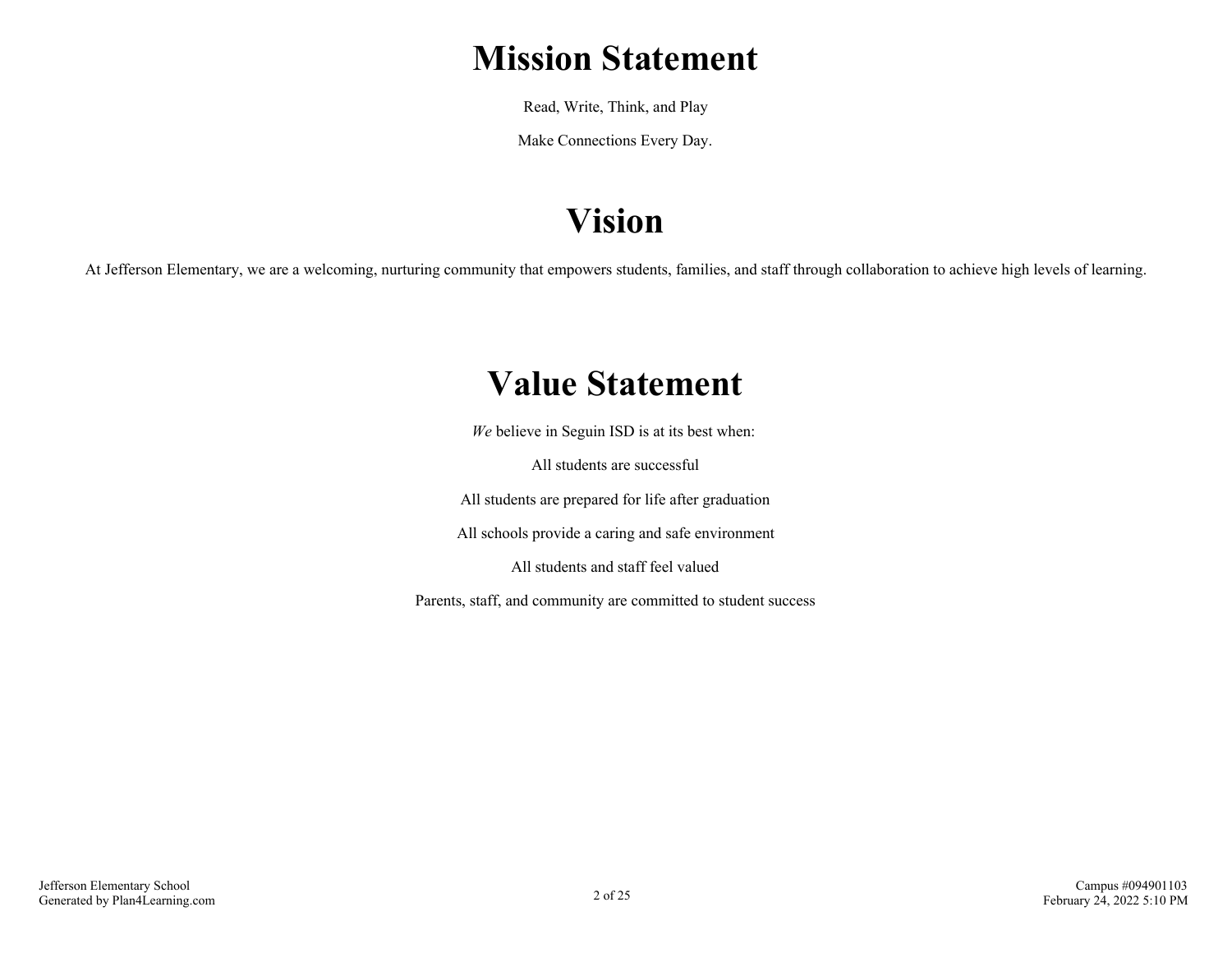### **Table of Contents**

| Comprehensive Needs Assessment                                                                                                                                           | 4  |
|--------------------------------------------------------------------------------------------------------------------------------------------------------------------------|----|
| Demographics                                                                                                                                                             |    |
| <b>Student Learning</b>                                                                                                                                                  |    |
| School Processes & Programs                                                                                                                                              | 8  |
| Perceptions                                                                                                                                                              | 9  |
| <b>Priority Problem Statements</b>                                                                                                                                       | 10 |
| Comprehensive Needs Assessment Data Documentation                                                                                                                        | 12 |
| Goals                                                                                                                                                                    | 13 |
| Goal 1: Improve student learning through improved instructional practice (Strategic Priority 1).                                                                         | 14 |
| Goal 2: Engage parents, industry, and community partners to enrich the experience of students and staff and to establish Seguin ISD as an integral part of the community |    |
| (Strategic Priority 2).                                                                                                                                                  | 19 |
| Goal 3: Create the conditions in Seguin ISD to recruit, retain and engage employees (Strategic Priority 3).                                                              | 23 |
| 2021-2022 Site Based Decision Making Team                                                                                                                                | 24 |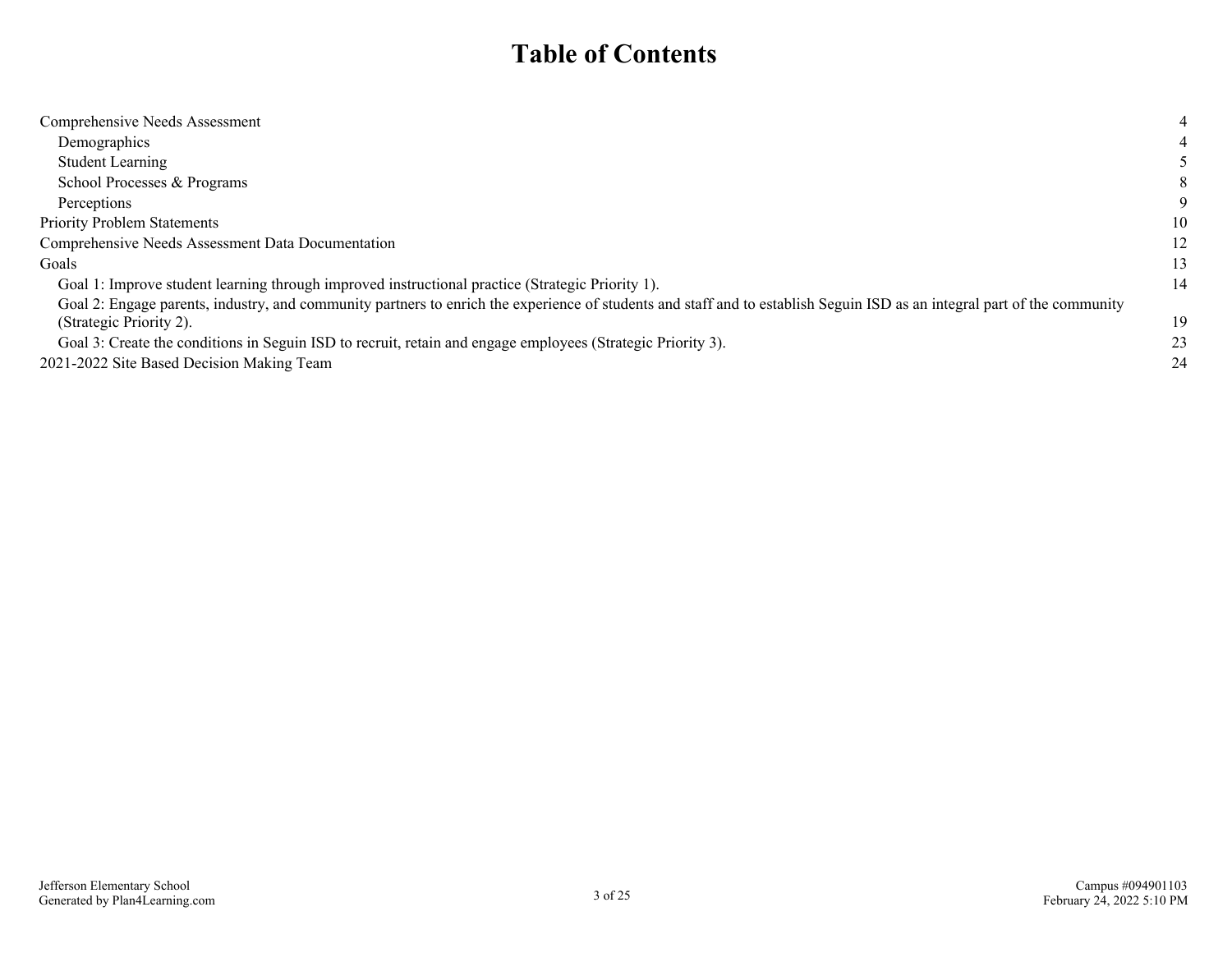### **Comprehensive Needs Assessment**

### <span id="page-3-0"></span>**Demographics**

#### **Demographics Summary**

| <b>Jefferson Demographics</b> |           |           |  |  |  |  |  |  |
|-------------------------------|-----------|-----------|--|--|--|--|--|--|
|                               | 2018-2019 | 2019-2020 |  |  |  |  |  |  |
| Eco Dis                       | 87.90%    | 86.90%    |  |  |  |  |  |  |
| African American 5.50%        |           | 6.30%     |  |  |  |  |  |  |
| Hispanic                      | 79.60%    | 77.80%    |  |  |  |  |  |  |
| White                         | 14.30%    | 14.50%    |  |  |  |  |  |  |
| ELL.                          | 1.10%     | 0.90%     |  |  |  |  |  |  |
| At Risk                       | 43.50%    | 53.00%    |  |  |  |  |  |  |
| Mobility                      | 20.10%    | 19.80%    |  |  |  |  |  |  |
| SpEd                          | 14.6%     | 12.30%    |  |  |  |  |  |  |

Jefferson Avenue Elementary is an elementary school in Seguin ISD that serves students in grades K-5. Special programs include Structured Academics and Independent Living (SAIL), Essential Academics (EA), Gifted and Talented (GT), Communities in Schools, JAAM, and new this year is ACE. Our vision, as developed by input from staff, parents, and students is to be a welcoming, nurturing community that empowers students, families, and staf through collaboration to achieve high levels of learning. These special programs provide support to students and families to work toward our shared vision.

#### **Demographics Strengths**

Demographics Strengths:

Our population at Jefferson is culturally diverse and students come together as a community from different backgrounds. With the redistricting this year, we are seeing more students from an expanded area who bring different experiences. We also have had a turnover in staff, which allows for new ideas and problem solving methods to come together to collaborate on issues that face the campus. There is a mix of teacher experience from several first year teachers, to several with twenty or more years of experience.

Communities in schools and ACE provide a platform to deliver more support to students who have not had access to these resources previously.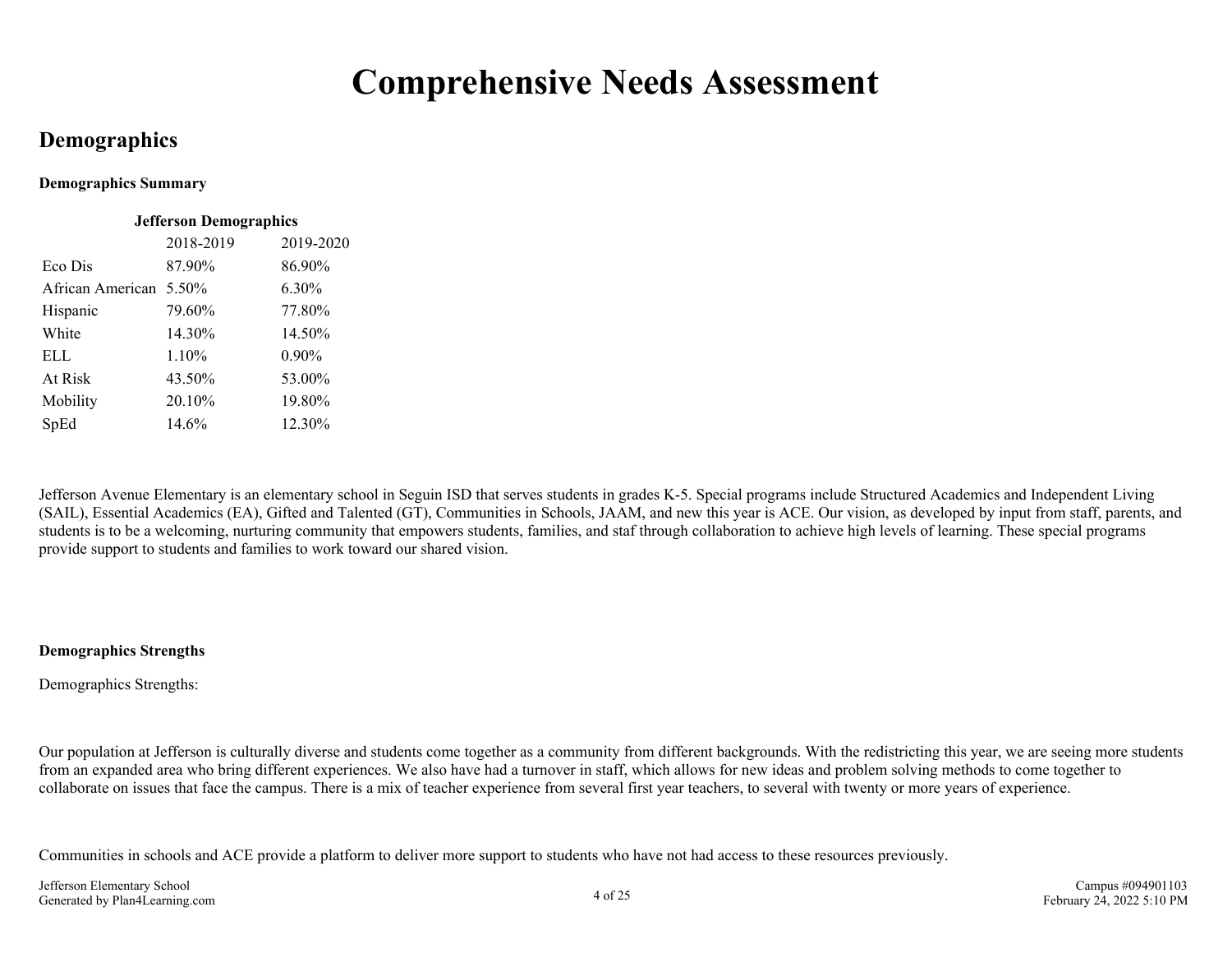#### **Problem Statements Identifying Demographics Needs**

**Problem Statement 1 (Prioritized):** Attendance rates declined from 2019 to present **Root Cause:** Turnover in attendance clerk staffing and lack of attendance programming supporting attendance rates

**Problem Statement 2 (Prioritized):** Teacher Turnover rate is very high from previous school year **Root Cause:** Lack of clear communication to staff; Many teachers retired or resigned to work in neighboring districts for various reasons. Three complete changes in administration in three years.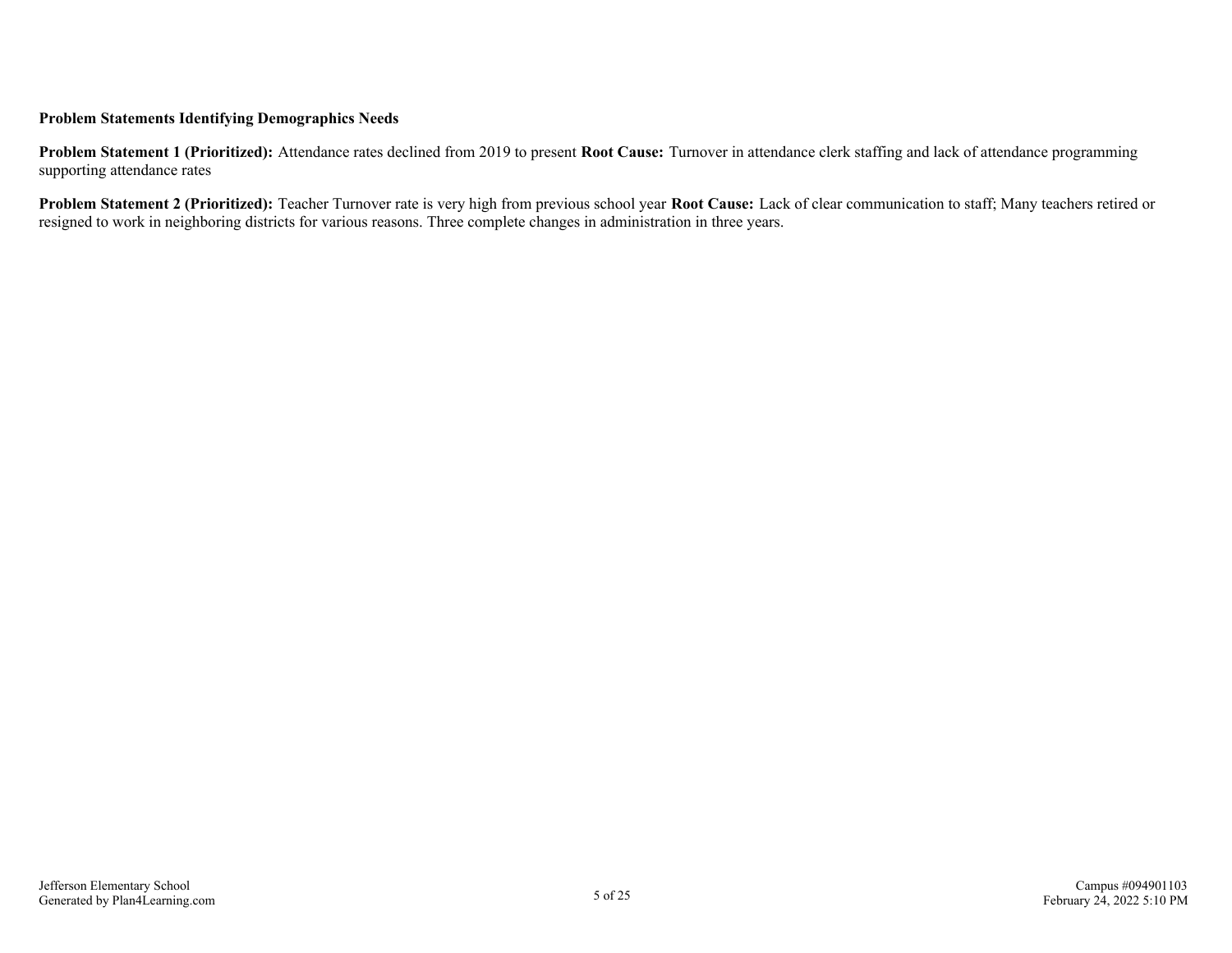### <span id="page-5-0"></span>**Student Learning**

#### **Student Learning Summary**

Due to COVID-19, there are no scores from STAAR for 2019-2020.

| 3rd Grade             | Approaches |     | <b>Meets</b>                                |       | <b>Masters</b> |            |  |
|-----------------------|------------|-----|---------------------------------------------|-------|----------------|------------|--|
| Reading               | 2019 STAAR |     | 2021 STAAR 2019 STAAR 2021 STAAR 2019 STAAR |       |                | 2021 STAAR |  |
| <b>Total Students</b> | 57%        | 59% | 30%                                         | 16%   | 9%             | 8%         |  |
| SpEd                  | <b>29%</b> | 36% | 14%                                         | $0\%$ | $0\%$          | $0\%$      |  |
| EcoDis                | 55%        | 54% | 30%                                         | 10%   | 10%            | 3%         |  |
| Hispanic              | 58%        | 59% | 33%                                         | 15%   | 9%             | 6%         |  |
| White                 | ∗          | 63% | *                                           | 25%   | ∗              | 13%        |  |
| African<br>American   | $- -$      | 57% | $\overline{\phantom{m}}$                    | 14%   | --             | 14%        |  |

| 3rd Grade             | Approaches |            | Meets                    |            | Masters    |            |  |
|-----------------------|------------|------------|--------------------------|------------|------------|------------|--|
| Math                  | 2019 STAAR | 2021 STAAR | 2019 STAAR               | 2021 STAAR | 2019 STAAR | 2021 STAAR |  |
| <b>Total Students</b> | 70%        | 52%        | 33%                      | 20%        | 7%         | 6%         |  |
| SpEd                  | <b>29%</b> | 45%        | 14%                      | 9%         | $0\%$      | 9%         |  |
| EcoDis                | 68%        | 45%        | 28%                      | 15%        | 8%         | $5\%$      |  |
| Hispanic              | 70%        | 46%        | 33%                      | 20%        | 7%         | 3%         |  |
| White                 | *          | 75%        | *                        | 25%        | ∗          | 25%        |  |
| African<br>American   | --         | 57%        | $\overline{\phantom{m}}$ | 14%        | $- -$      | $0\%$      |  |

| 4th Grade             | Approaches |            | Meets      |            | <b>Masters</b> |            |
|-----------------------|------------|------------|------------|------------|----------------|------------|
| Reading               | 2019 STAAR | 2021 STAAR | 2019 STAAR | 2021 STAAR | 2019 STAAR     | 2021 STAAR |
| <b>Total Students</b> | 70%        | 47%        | 37%        | 18%        | 16%            | 13%        |
| SpEd                  | 50%        | 17%        | 30%        | 17%        | $0\%$          | $0\%$      |
| EcoDis                | 68%        | 39%        | 32%        | 14%        | 13%            | 8%         |
| Hispanic              | 72%        | 52%        | 35%        | 18%        | 16%            | 15%        |
| White                 | 57%        | 60%        | 57%        | 40%        | 29%            | 20%        |
| African<br>American   | *          | 14%        | *          | $0\%$      | ∗              | $0\%$      |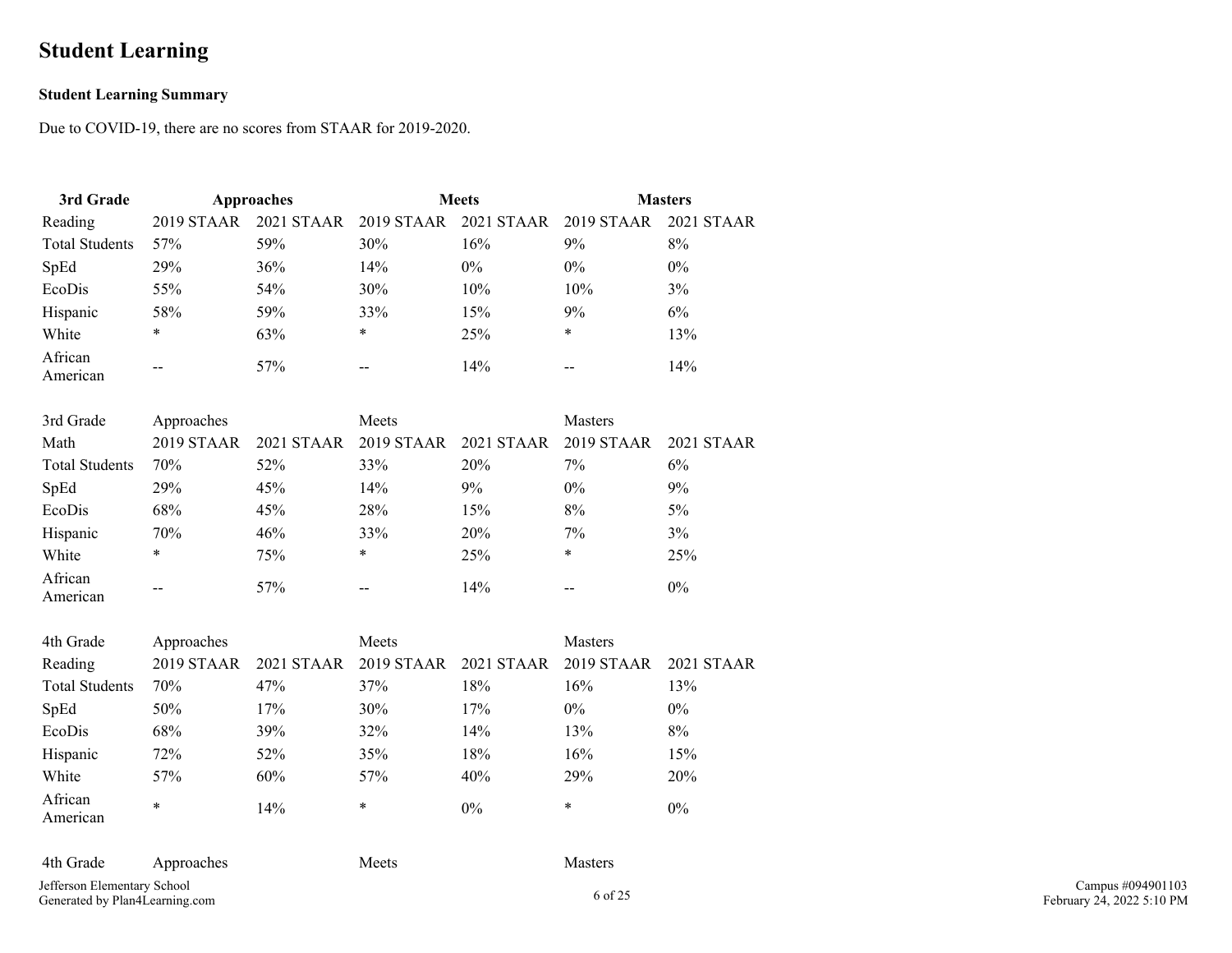| 3rd Grade             | Approaches |            | <b>Meets</b> |            | <b>Masters</b> |            |  |
|-----------------------|------------|------------|--------------|------------|----------------|------------|--|
| Math                  | 2019 STAAR | 2021 STAAR | $2019$ STAAR | 2021 STAAR | 2019 STAAR     | 2021 STAAR |  |
| <b>Total Students</b> | 78%        | 38%        | 43%          | 16%        | 27%            | $4\%$      |  |
| SpEd                  | 40%        | $0\%$      | 30%          | $0\%$      | 10%            | $0\%$      |  |
| EcoDis                | 77%        | 33%        | 42%          | 8%         | 27%            | 3%         |  |
| Hispanic              | 81%        | 42%        | 42%          | 18%        | 26%            | 3%         |  |
| White                 | 71%        | 40%        | 57%          | 20%        | 43%            | 20%        |  |
| African<br>American   | *          | 14%        | *            | $0\%$      | ∗              | $0\%$      |  |

| 5th Grade             | Approaches |                   | Meets      |                       | <b>Masters</b> |            |  |
|-----------------------|------------|-------------------|------------|-----------------------|----------------|------------|--|
| Reading               | 2019 STAAR | <b>2021 STAAR</b> | 2019 STAAR | 2021 STAAR 2019 STAAR |                | 2021 STAAR |  |
| <b>Total Students</b> | 70%        | 51%               | 18%        | 21%                   | 9%             | 15%        |  |
| SpEd                  | 38%        | --                | $0\%$      | $-$                   | $0\%$          | $- -$      |  |
| EcoDis                | 70%        | 50%               | 17%        | 16%                   | 7%             | 9%         |  |
| Hispanic              | 67%        | 56%               | 10%        | 22%                   | 7%             | 18%        |  |
| White                 | 80%        | --                | 40%        | $- -$                 | 20%            | $- -$      |  |
| African<br>American   | 80%        | $- -$             | 40%        | $- -$                 | $0\%$          | $- -$      |  |

| 5th Grade             | Approaches        |                   | Meets      |                          | <b>Masters</b> |            |
|-----------------------|-------------------|-------------------|------------|--------------------------|----------------|------------|
| Math                  | <b>2019 STAAR</b> | <b>2021 STAAR</b> | 2019 STAAR | 2021 STAAR               | 2019 STAAR     | 2021 STAAR |
| <b>Total Students</b> | 74%               | 58%               | <b>23%</b> | 43%                      | 9%             | 18%        |
| SpEd                  | 46%               | $- -$             | 15%        | $\overline{\phantom{m}}$ | $0\%$          | --         |
| EcoDis                | 72%               | 58%               | 22%        | 42%                      | 11%            | 18%        |
| Hispanic              | 74%               | 61%               | 21%        | 45%                      | 5%             | 15%        |
| White                 | 90%               | $- -$             | 40%        | $- -$                    | 30%            | $- -$      |
| African<br>American   | 40%               | $- -$             | $0\%$      | $- -$                    | $0\%$          | --         |

| 5th Grade             | Approaches |       | Meets                                       |       | <b>Masters</b> |            |
|-----------------------|------------|-------|---------------------------------------------|-------|----------------|------------|
| Science               | 2019 STAAR |       | 2021 STAAR 2019 STAAR 2021 STAAR 2019 STAAR |       |                | 2021 STAAR |
| <b>Total Students</b> | 51%        | 50%   | 23%                                         | $5\%$ | 5%             | $0\%$      |
| SpEd                  | 15%        | $- -$ | 15%                                         | $- -$ | $0\%$          | $- -$      |
| EcoDis                | 46%        | 50%   | 20%                                         | 3%    | $2\%$          | $0\%$      |
| Hispanic              | 45%        | 46%   | 17%                                         | 3%    | 5%             | $0\%$      |
| White                 | 70%        | $- -$ | 40%                                         | $- -$ | 10%            | $- -$      |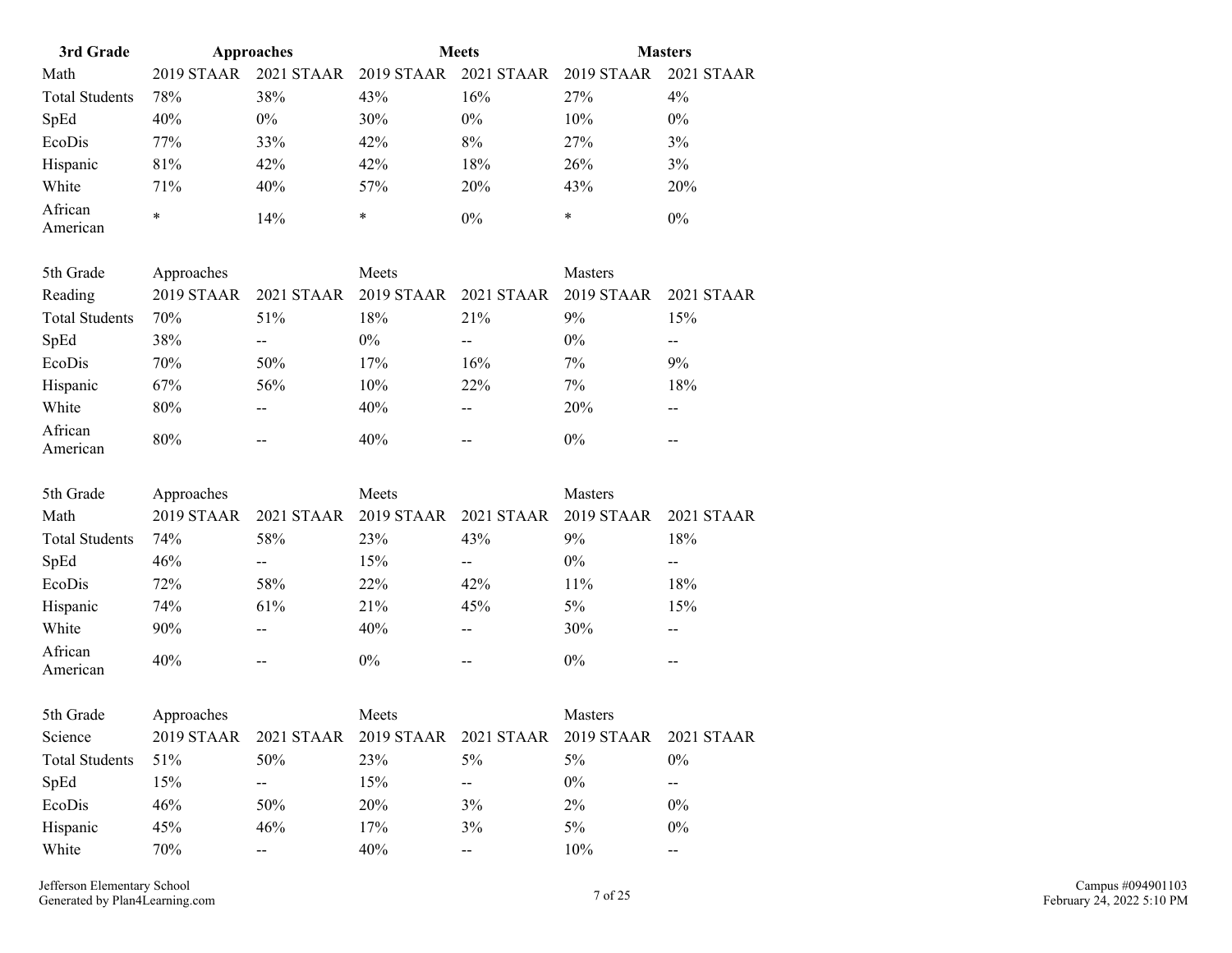| 3rd Grade           |     | Approaches               |     | <b>Meets</b>             |    | <b>Masters</b>           |
|---------------------|-----|--------------------------|-----|--------------------------|----|--------------------------|
| African<br>American | 60% | $\overline{\phantom{m}}$ | 40% | $\overline{\phantom{m}}$ | 0% | $\overline{\phantom{m}}$ |

#### **Student Learning Strengths**

Teachers meet weekly for PLC/PD meetings. Monthly half-day PLC meetings allow for formation of student intervention groups, in addition to student tracking of data through IStation and Imagine Math. Use of PLC to improve instructional strategies used by teachers to increase student skill mastery.

Teachers will be implementing growth charts to bring awareness of trends in the classroom and strengths and needs in certain skill areas. This will translate into intervention group assignments.

#### **Problem Statements Identifying Student Learning Needs**

**Problem Statement 1 (Prioritized):** All Students have experienced backwards progress from 2019-2021 STAAR data **Root Cause:** Need for improved intervention in all subject areas

**Problem Statement 2 (Prioritized):** All students show a need for positive behavior interventions. **Root Cause:** Lack of consistent educational environment and inconsistent routines over past year and a half due to pandemic

**Problem Statement 3 (Prioritized):** All students show a need for whole-child growth and goal setting skills. **Root Cause:** Students have limited exposure to real-world experiences.

**Problem Statement 4 (Prioritized):** Planning for instruction does not address the need of all learners. **Root Cause:** Improvement needed on tier 1 instruction.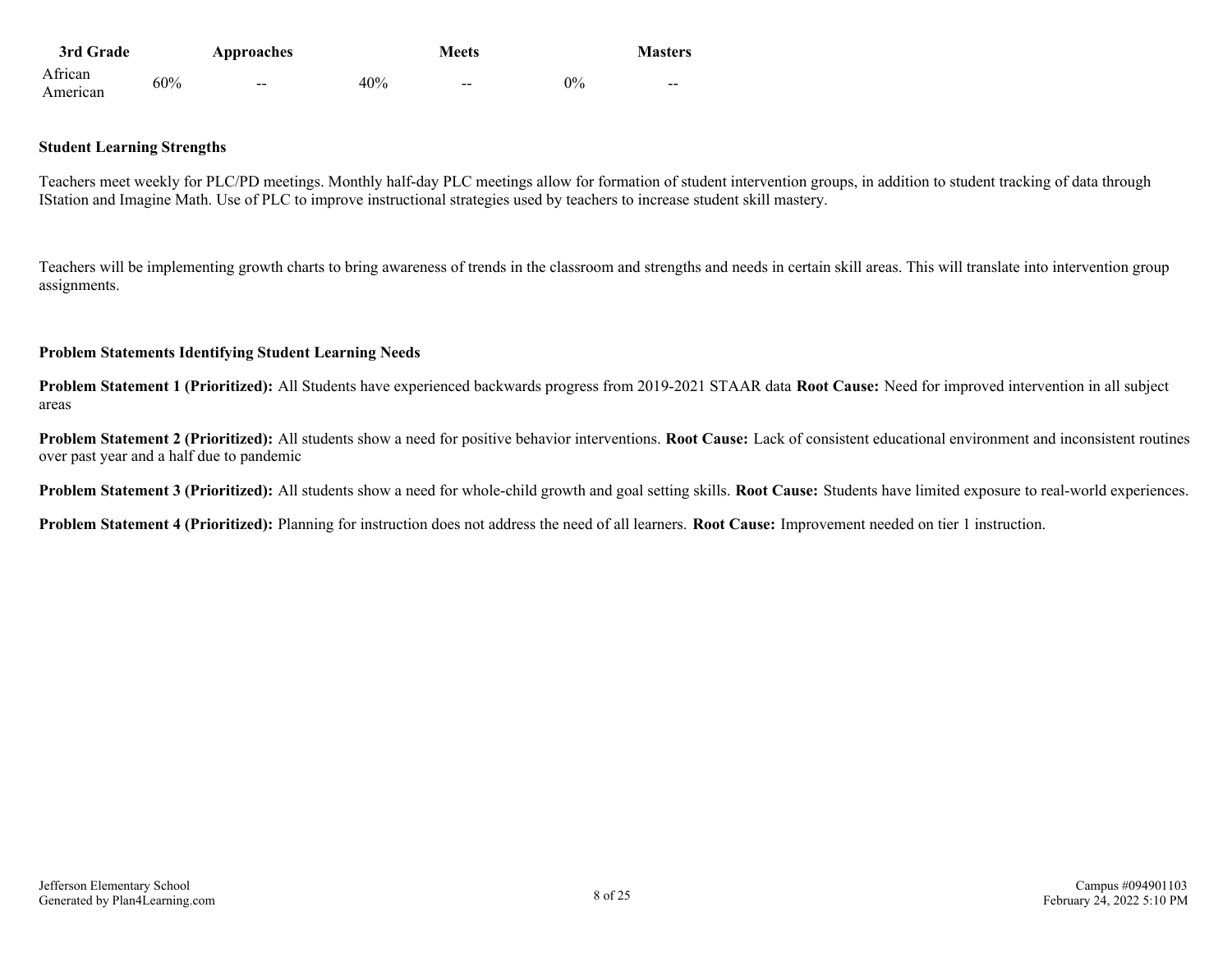### <span id="page-8-0"></span>**School Processes & Programs**

#### **School Processes & Programs Summary**

We are implemening a consistent Professional Learning Community (PLC) model. The PLC model opeerates around four key questions: 1) What is it that students need to learn? 2) How will we know when students have learned it? 3) What eill er do if they have not yet learned it? 4) What will we do if they have already learned it? Grade levels meet once per week to plan together as a team. Once a week, grade levels will meet with academic dean to go over data, curriculum, interventions, peer observations, and RTI. Half-day PLCs will occur once every 3-4 weeks and will allow for digging deeper into lesson design and planning for intervention groups.

Intervention is structured around one interventionist, two aides funded by ESSER and two Aides funded by Title 1. Intervention blocks are staggered to allow the five members of the intervention team to pull groups strategically throughout the day from every grade level. These groups are collaboratviely formed during the half-day PLC blocks. Grade level teams make adjustments as necessary. Station planning and observations also occur at this time to help teachers target specific TEKS during Guided Reading and Guided Math.

With the addition of new staff members this school year, we have paired them with a more experienced mentor teacher in their grade levels/department.

Leadership Team focuses on Restorative Practices and Social Emotional Learning when working with students involving behavioral issues. We take a whole-child approach to handling misbehavior to build the positive inclusive culture that we want at Jefferson. During half day PLCs, our communities in schools representative and our counselor leads groups as well as our librarian. Additionally, our interventioist aides continue to pull groups to avoid loss of intervention time during this process. Jefferson Embraces the Liink (K-4) and Positive Action intitiatives (K-5), so students have daily activity and positve interaction lessons.

#### **School Processes & Programs Strengths**

PLC

Intervention Design

Special Education Programming (EA/SAIL)

Implementation of Restorative Practices and Social Emotional Learning.

Liink and Positive Action

#### **Problem Statements Identifying School Processes & Programs Needs**

**Problem Statement 1 (Prioritized):** Teacher turnover rate was very high from the 2020-2021 to the 2021-2022 school year. **Root Cause:** Changes in Leadership, COVID concerns, **Retirements** 

**Problem Statement 2 (Prioritized):** Campus-wide PBIS plan needs to be established **Root Cause:** PBIS plan outdated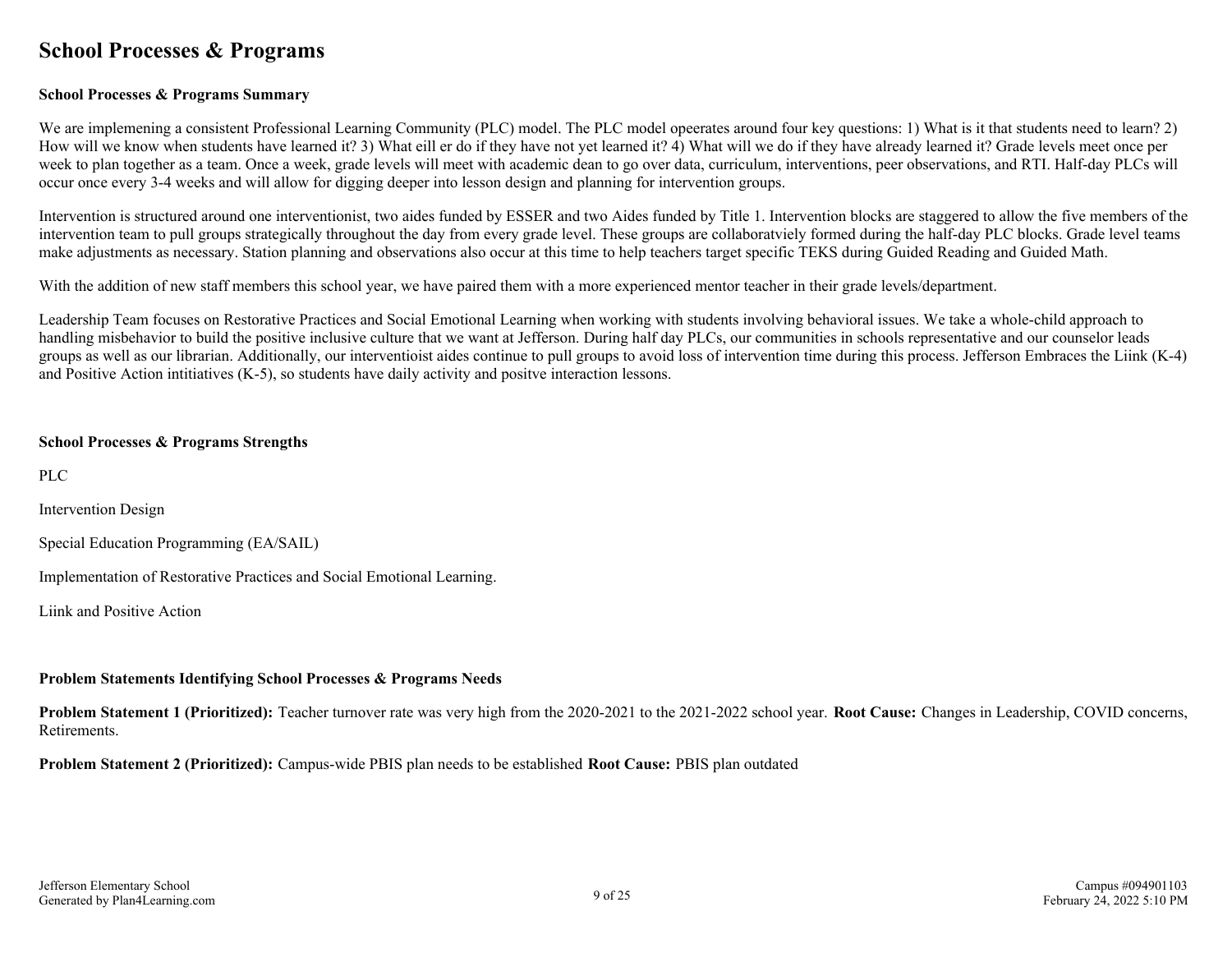### <span id="page-9-0"></span>**Perceptions**

#### **Perceptions Summary**

Our vision is to be a welcoming, nurturing, community that empowers students, families, and staff through collaboration to achieve high levels of learning. Jefferson has not had a PTC for at least the past 3 years, and parent involvement has been minimal in the past. We have several clubs and are establishing an ACE program as well as JAAM after school program through the city. Jefferson's clubs include art club, drum club, healthy kids club, and garden club. Parents are kept abreast of campus information through see saw, facebook, and twitter. Jefferson has partnered with communities in schools to provide resources to our parents and students.

We are working on building a positive and loving climate for our students with high academic expectations. PLC procedures and operations are being established and will be a target for improvement this year.

#### **Perceptions Strengths**

We have new staff who are energetic and excited to serve the Jefferson Community

Social Media is effective in getting information to parents

#### **Problem Statements Identifying Perceptions Needs**

**Problem Statement 1 (Prioritized):** Jefferson does not have PTC, decrease in parent involvement **Root Cause:** Focus has not been on building PTC, COVID-19 restrictions changing regularly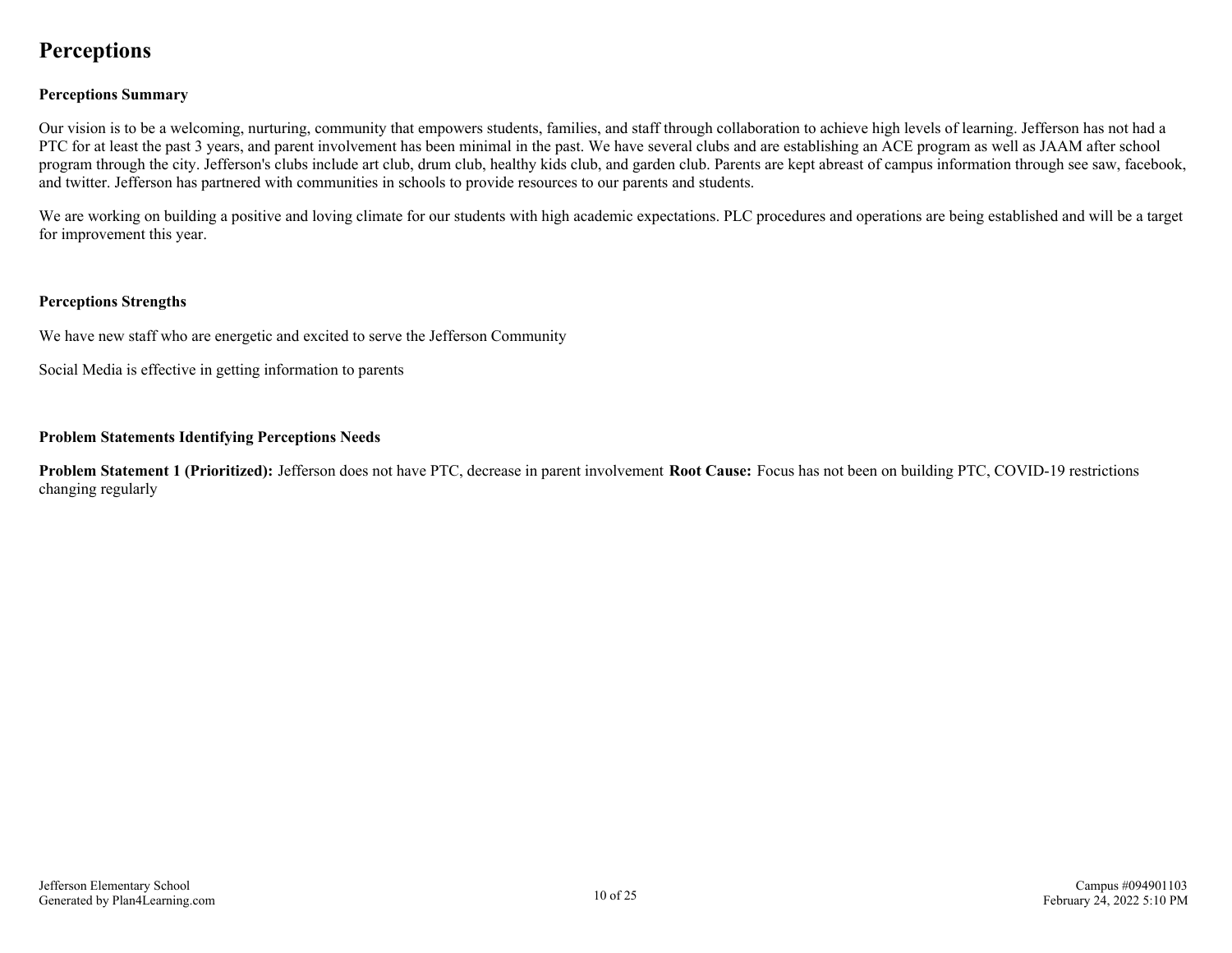# **Priority Problem Statements**

<span id="page-10-0"></span>**Problem Statement 8**: Attendance rates declined from 2019 to present **Root Cause 8**: Turnover in attendance clerk staffing and lack of attendance programming supporting attendance rates **Problem Statement 8 Areas**: Demographics

**Problem Statement 5**: All Students have experienced backwards progress from 2019-2021 STAAR data **Root Cause 5**: Need for improved intervention in all subject areas **Problem Statement 5 Areas**: Student Learning

**Problem Statement 2**: Teacher turnover rate was very high from the 2020-2021 to the 2021-2022 school year. **Root Cause 2**: Changes in Leadership, COVID concerns, Retirements. **Problem Statement 2 Areas**: School Processes & Programs

**Problem Statement 4**: Jefferson does not have PTC, decrease in parent involvement **Root Cause 4**: Focus has not been on building PTC, COVID-19 restrictions changing regularly **Problem Statement 4 Areas**: Perceptions

**Problem Statement 9**: Teacher Turnover rate is very high from previous school year **Root Cause 9**: Lack of clear communication to staff; Many teachers retired or resigned to work in neighboring districts for various reasons. Three complete changes in administration in three years.

**Problem Statement 9 Areas**: Demographics

**Problem Statement 1**: All students show a need for positive behavior interventions. **Root Cause 1**: Lack of consistent educational environment and inconsistent routines over past year and a half due to pandemic **Problem Statement 1 Areas**: Student Learning

**Problem Statement 3**: Campus-wide PBIS plan needs to be established **Root Cause 3**: PBIS plan outdated **Problem Statement 3 Areas**: School Processes & Programs

**Problem Statement 6**: All students show a need for whole-child growth and goal setting skills. **Root Cause 6**: Students have limited exposure to real-world experiences.

Jefferson Elementary School Generated by Plan4Learning.com 11 of 25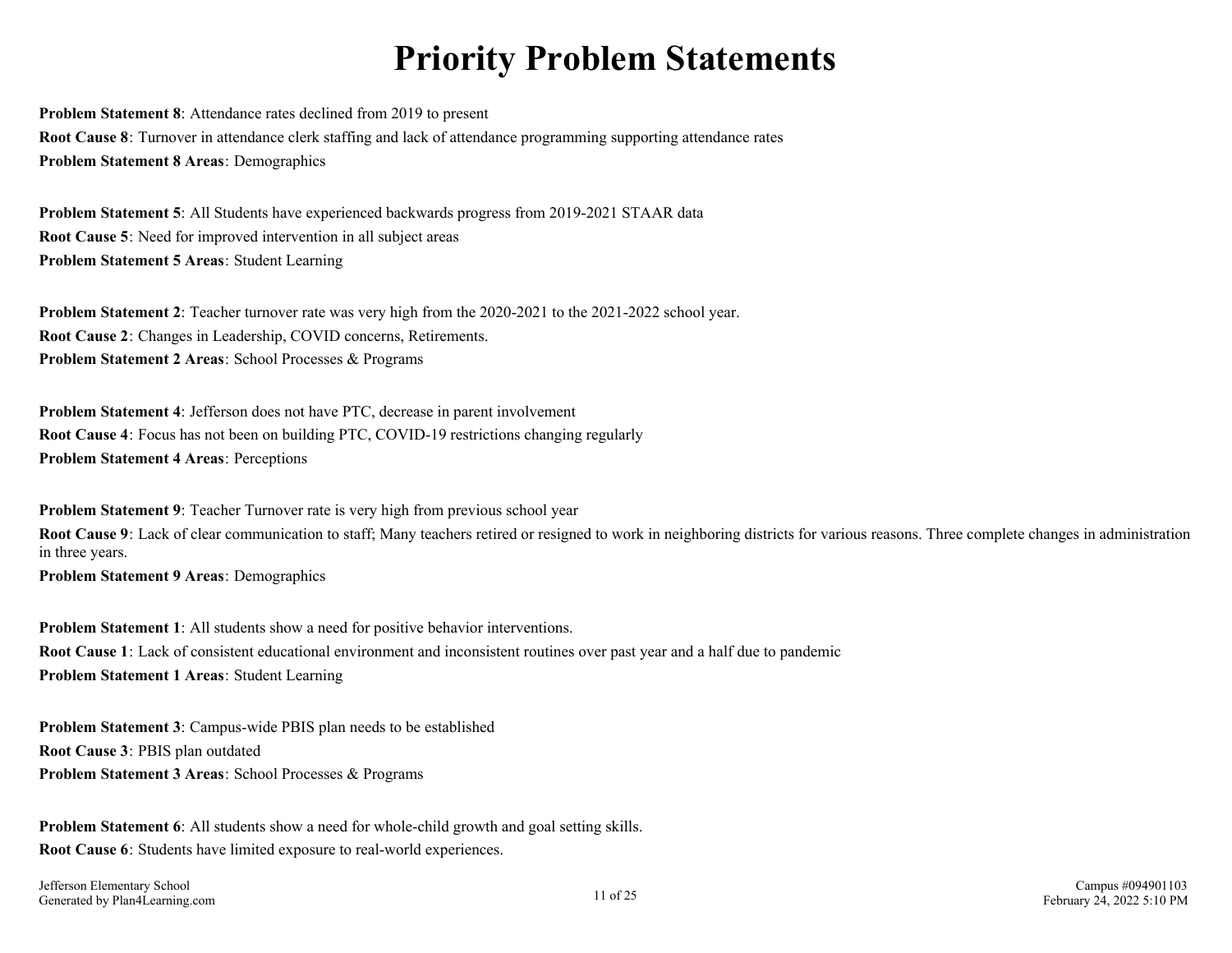**Problem Statement 6 Areas**: Student Learning

**Problem Statement 7**: Planning for instruction does not address the need of all learners. **Root Cause 7**: Improvement needed on tier 1 instruction. **Problem Statement 7 Areas**: Student Learning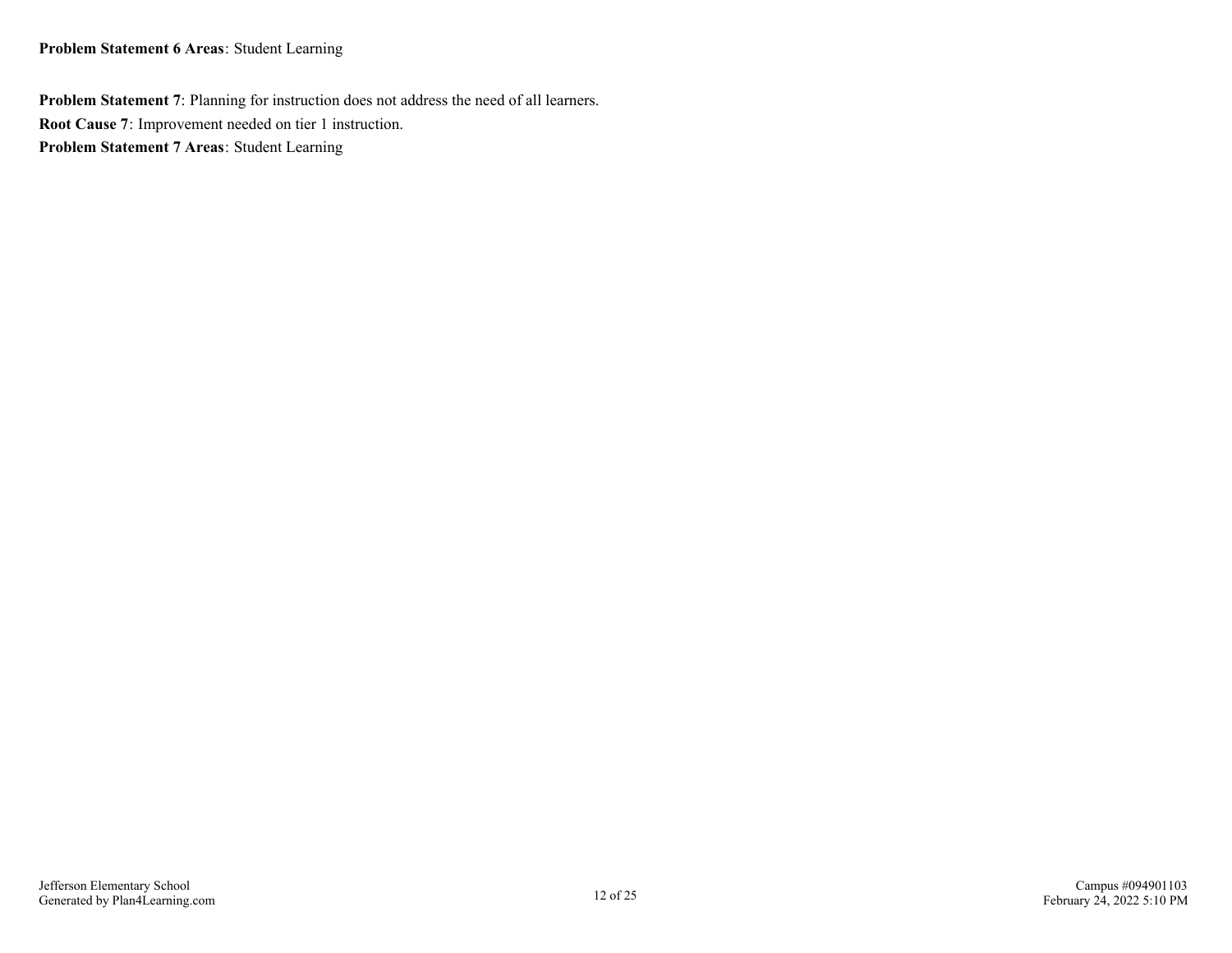# **Comprehensive Needs Assessment Data Documentation**

<span id="page-12-0"></span>The following data were used to verify the comprehensive needs assessment analysis:

#### **Improvement Planning Data**

• District goals

#### **Accountability Data**

- Texas Academic Performance Report (TAPR) data
- Comprehensive, Targeted, and/or Additional Targeted Support Identification data
- Accountability Distinction Designations
- Federal Report Card Data

#### **Student Data: Assessments**

- Texas Primary Reading Inventory (TPRI), Tejas LEE, or other alternate early reading assessment results
- Student Success Initiative (SSI) data for Grades 5 and 8
- SSI: Istation Indicators of Progress (ISIP) accelerated reading assessment data for Grades 3-5 (TEA approved statewide license)
- SSI: Think Through Math assessment data for Grades 3-8 and Algebra I (TEA approved statewide license)
- Running Records results
- Observation Survey results

#### **Student Data: Student Groups**

- Special education/non-special education population including discipline, progress and participation data
- Section 504 data
- Homeless data
- Gifted and talented data
- Dyslexia Data

#### **Student Data: Behavior and Other Indicators**

- Attendance data
- Student surveys and/or other feedback

#### **Employee Data**

- Professional learning communities (PLC) data
- Campus department and/or faculty meeting discussions and data
- Professional development needs assessment data
- Evaluation(s) of professional development implementation and impact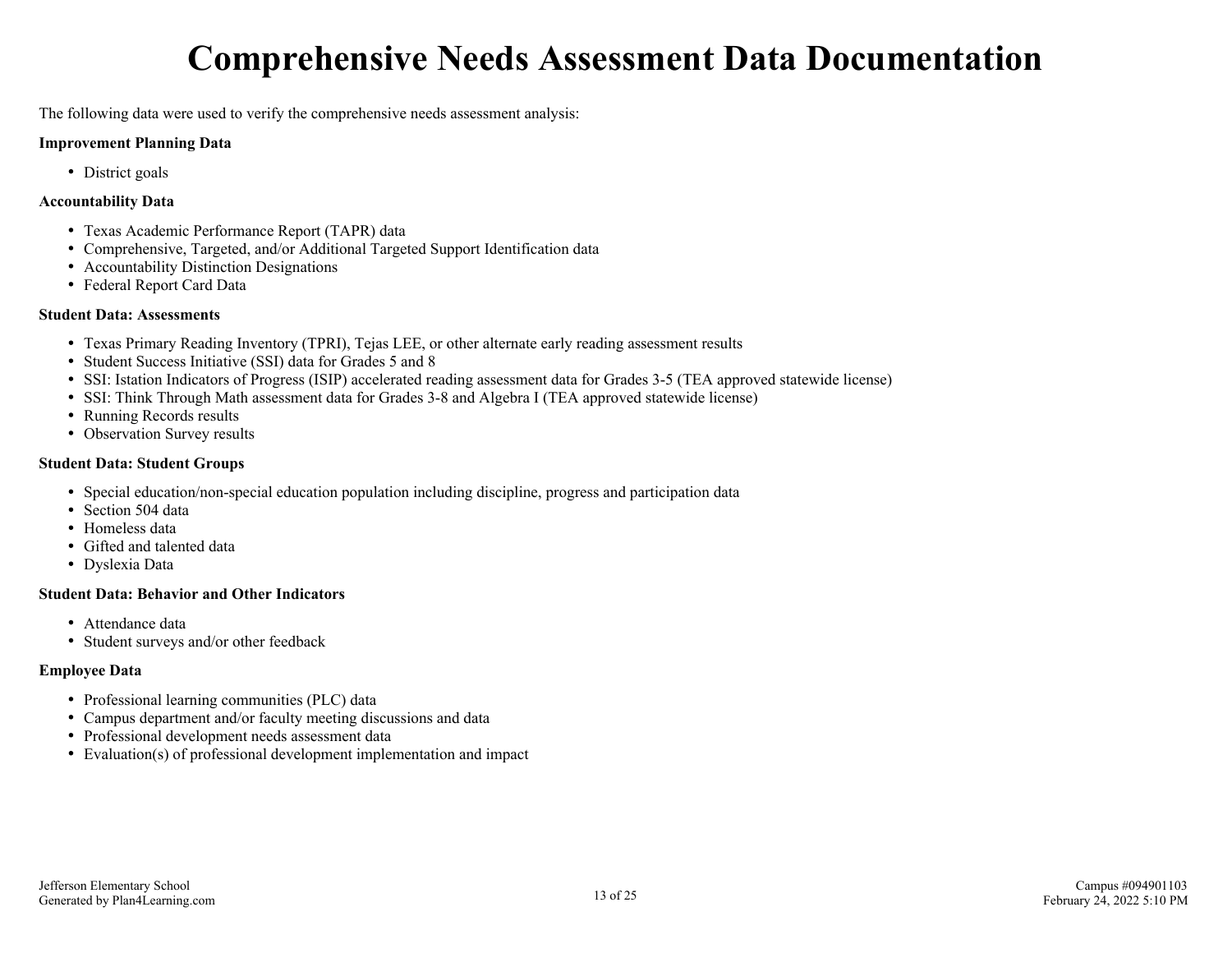# **Goals**

<span id="page-13-0"></span>**Goal 1:** Improve student learning through improved instructional practice (Strategic Priority 1).

**Performance Objective 1:** Teaching and Learning: By focusing on curriculum alignment, instructional practices, and support for special programs and subpopulations, Jefferson Elementary will become a B-rated Campus.

**Targeted or ESF High Priority**

| <b>Strategy 1 Details</b>                                                                                                                                                                                                                                                                                                                                                                                                                                                       |                   |                  | <b>Reviews</b> |                  |
|---------------------------------------------------------------------------------------------------------------------------------------------------------------------------------------------------------------------------------------------------------------------------------------------------------------------------------------------------------------------------------------------------------------------------------------------------------------------------------|-------------------|------------------|----------------|------------------|
| <b>Strategy 1:</b> Protected intervention where students can utilize digital applications as well as intervention staffing to promote                                                                                                                                                                                                                                                                                                                                           |                   | <b>Summative</b> |                |                  |
| academic growth.<br>Strategy's Expected Result/Impact: Student growth in reading and math.<br>Staff Responsible for Monitoring: Teachers, Academic Dean, Principal<br><b>Schoolwide and Targeted Assisted Title I Elements: 2.5</b><br>Problem Statements: Student Learning 1<br><b>Funding Sources:</b> Education Galaxy License - 211 Title I - 211.11.00.103.2.24.000.6399 - \$4,750, Scholastic<br>Reading Materials - 211 Title I - 211.11.00.103.2.24.000.6399 - \$425.43 | <b>Nov</b><br>55% | Jan              | Mar            | June             |
|                                                                                                                                                                                                                                                                                                                                                                                                                                                                                 |                   |                  |                |                  |
| <b>Strategy 2 Details</b>                                                                                                                                                                                                                                                                                                                                                                                                                                                       |                   |                  | <b>Reviews</b> |                  |
| Strategy 2: Creating Student data folders to empower students to maximize performance on Istation and Imagine Math.                                                                                                                                                                                                                                                                                                                                                             |                   | Formative        |                | <b>Summative</b> |
| Strategy's Expected Result/Impact: Student Growth in Reading and Math<br><b>Staff Responsible for Monitoring: Classroom Teachers, Academic Dean, Principal</b>                                                                                                                                                                                                                                                                                                                  | <b>Nov</b>        | Jan              | Mar            | June             |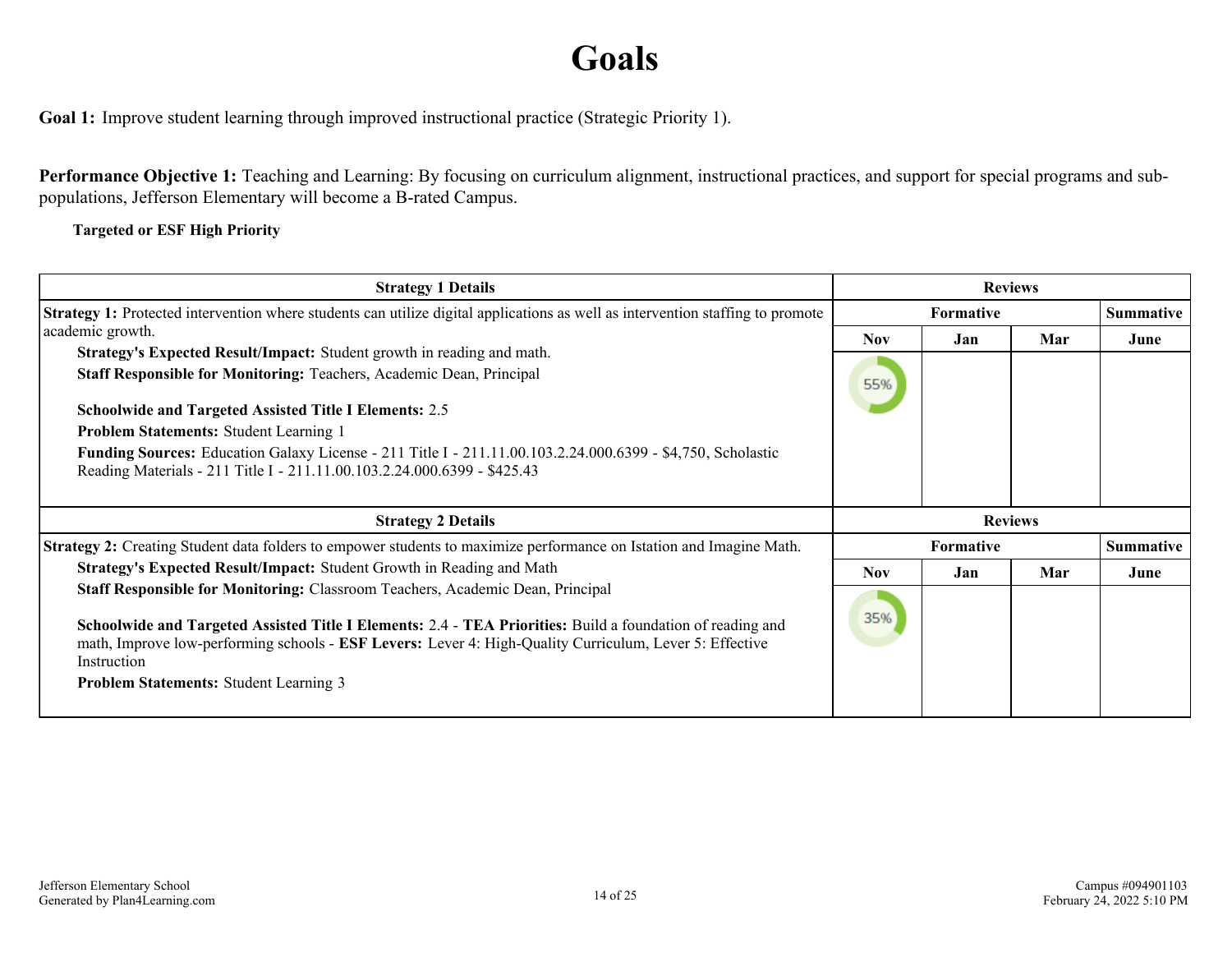| <b>Reviews</b><br><b>Strategy 3 Details</b>                                                                                                                                                                                                                                                                                                                                                                                                                                                                       |                |                |     |                  |  |
|-------------------------------------------------------------------------------------------------------------------------------------------------------------------------------------------------------------------------------------------------------------------------------------------------------------------------------------------------------------------------------------------------------------------------------------------------------------------------------------------------------------------|----------------|----------------|-----|------------------|--|
| Strategy 3: Implementing Guided Reading campus-wide to allow students access to consistent targeted instruction.                                                                                                                                                                                                                                                                                                                                                                                                  |                | Formative      |     |                  |  |
| Strategy's Expected Result/Impact: Students will make growth in Reading                                                                                                                                                                                                                                                                                                                                                                                                                                           | <b>Nov</b>     | Jan            | Mar | June             |  |
| Schoolwide and Targeted Assisted Title I Elements: 2.6 - TEA Priorities: Build a foundation of reading and<br>math, Improve low-performing schools - ESF Levers: Lever 4: High-Quality Curriculum, Lever 5: Effective<br>Instruction<br>Problem Statements: Student Learning 4                                                                                                                                                                                                                                    | 65%            |                |     |                  |  |
| Funding Sources: Guided Reading Manuals - 211 Title I - 211.11.00.103.2.24.000.6399 - \$1,005.58                                                                                                                                                                                                                                                                                                                                                                                                                  |                |                |     |                  |  |
| <b>Strategy 4 Details</b>                                                                                                                                                                                                                                                                                                                                                                                                                                                                                         |                | <b>Reviews</b> |     |                  |  |
| Strategy 4: Utilization of IFD to create unit plans to backwards plan from assessments                                                                                                                                                                                                                                                                                                                                                                                                                            |                | Formative      |     | <b>Summative</b> |  |
| Strategy's Expected Result/Impact: Deeper understanding of TEKS and how lesson fits into unit plan.                                                                                                                                                                                                                                                                                                                                                                                                               | <b>Nov</b>     | Jan            | Mar | June             |  |
| Schoolwide and Targeted Assisted Title I Elements: 2.4 - TEA Priorities: Build a foundation of reading and<br>math - ESF Levers: Lever 5: Effective Instruction<br>Problem Statements: Student Learning 4                                                                                                                                                                                                                                                                                                         | 40%            |                |     |                  |  |
| <b>Strategy 5 Details</b>                                                                                                                                                                                                                                                                                                                                                                                                                                                                                         | <b>Reviews</b> |                |     |                  |  |
| <b>Strategy 5:</b> Monthly half day data planning meetings for all grade levels                                                                                                                                                                                                                                                                                                                                                                                                                                   |                | Formative      |     |                  |  |
| Strategy's Expected Result/Impact: Deeper understanding of TEKS, data analysis, RTI                                                                                                                                                                                                                                                                                                                                                                                                                               | <b>Nov</b>     | Jan            | Mar | June             |  |
| Staff Responsible for Monitoring: Academic Dean, Principal<br>Schoolwide and Targeted Assisted Title I Elements: 2.4, 2.5, 2.6 - TEA Priorities: Build a foundation of<br>reading and math, Improve low-performing schools - ESF Levers: Lever 2: Effective, Well-Supported Teachers,<br>Lever 4: High-Quality Curriculum, Lever 5: Effective Instruction<br>Problem Statements: Student Learning 1, 2, 3, 4<br><b>Funding Sources:</b> Substitute Teachers - 211 Title I - 211.11.00.103.2.24.000.6112 - \$5,400 | 70%            |                |     |                  |  |
| <b>Strategy 6 Details</b>                                                                                                                                                                                                                                                                                                                                                                                                                                                                                         |                | <b>Reviews</b> |     |                  |  |
| <b>Strategy 6:</b> Weekly Professional Development delivered through PLCs.                                                                                                                                                                                                                                                                                                                                                                                                                                        |                | Formative      |     | <b>Summative</b> |  |
| Strategy's Expected Result/Impact: Improve teacher effectiveness through professional development.                                                                                                                                                                                                                                                                                                                                                                                                                | Nov            | Jan            | Mar | June             |  |
| Staff Responsible for Monitoring: Academic Dean, Principal<br>TEA Priorities: Recruit, support, retain teachers and principals - ESF Levers: Lever 2: Effective, Well-<br><b>Supported Teachers</b>                                                                                                                                                                                                                                                                                                               | 35%            |                |     |                  |  |
| Accomplished<br>Continue/Modify<br>100%<br>0%<br>No Progress                                                                                                                                                                                                                                                                                                                                                                                                                                                      | Discontinue    |                |     |                  |  |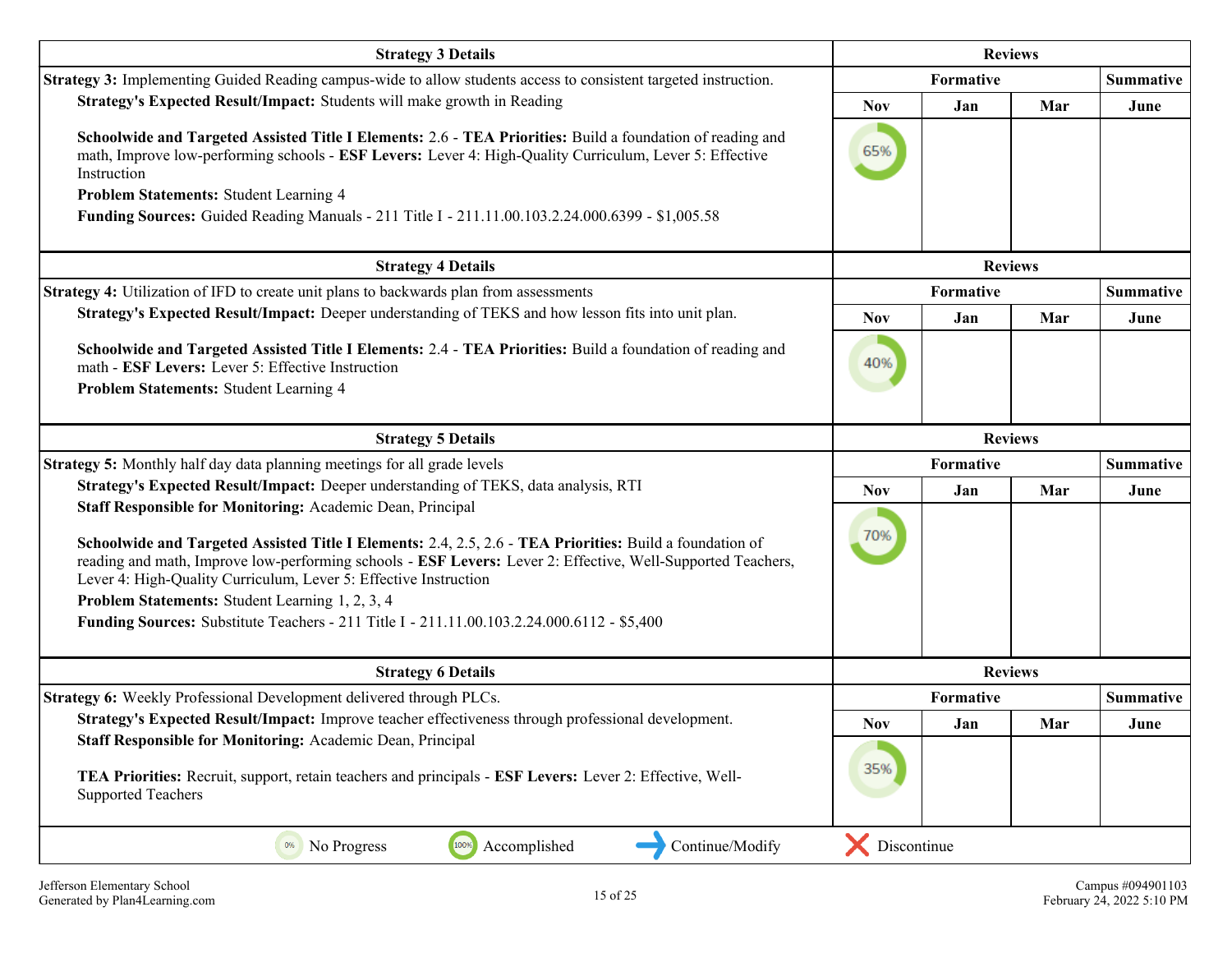#### **Student Learning**

**Problem Statement 1**: All Students have experienced backwards progress from 2019-2021 STAAR data **Root Cause**: Need for improved intervention in all subject areas

**Problem Statement 2**: All students show a need for positive behavior interventions. **Root Cause**: Lack of consistent educational environment and inconsistent routines over past year and a half due to pandemic

**Problem Statement 3**: All students show a need for whole-child growth and goal setting skills. **Root Cause**: Students have limited exposure to real-world experiences.

**Problem Statement 4**: Planning for instruction does not address the need of all learners. **Root Cause**: Improvement needed on tier 1 instruction.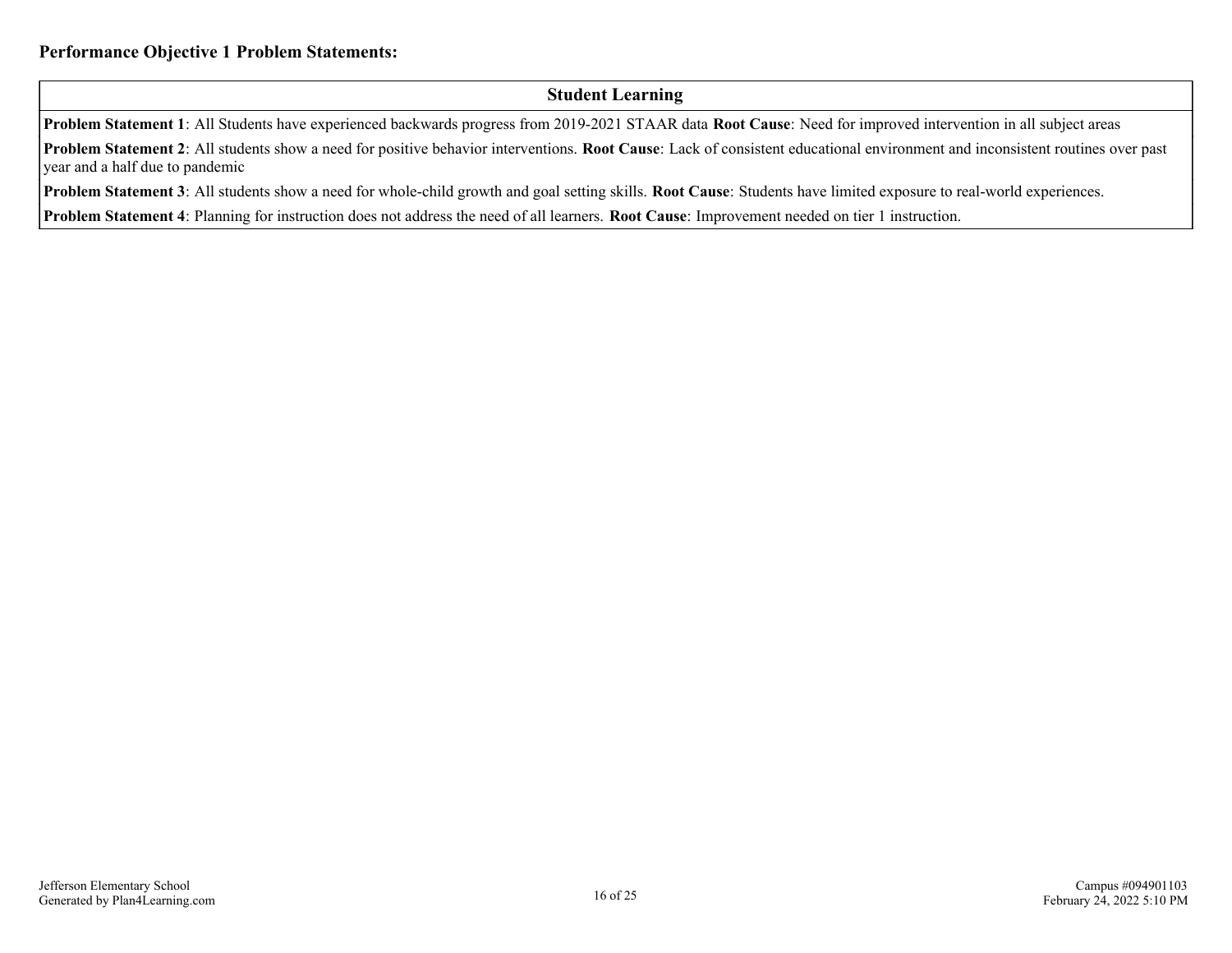**Performance Objective 2:** POST-SECONDARY READINESS: At the elementary schools, Jefferson Avenue Elementary will increase the targets met from 17% to 25% in the Academic Achievement component of the Closing the Gap domain.

**Evaluation Data Sources:** Local assessment data, state assessment data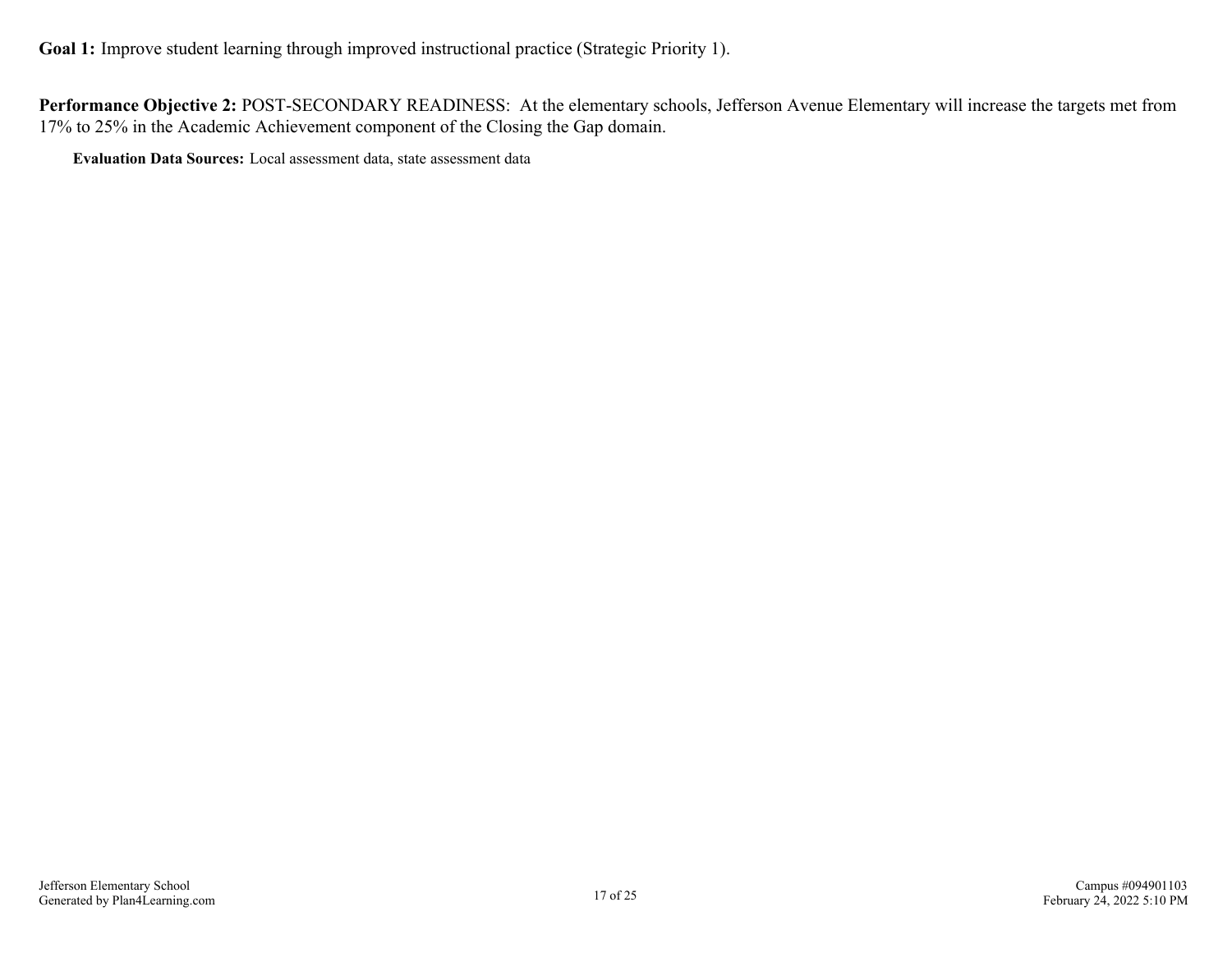**Performance Objective 3:** WHOLE CHILD SOCIAL EMOTIONAL LEARNING: Seguin ISD will increase opportunities and allocate resources that support and reinforce health and wellness as a foundation for learning. By the end of the year, Jefferson Elementary will reflect a 10% increase in score from the Panorama BOY to EOY student surveys.

**Evaluation Data Sources:** Panorama Surveys

| <b>Strategy 1 Details</b>                                                                                                                                                                                                                                                        |            |                  | <b>Reviews</b> |                  |
|----------------------------------------------------------------------------------------------------------------------------------------------------------------------------------------------------------------------------------------------------------------------------------|------------|------------------|----------------|------------------|
| <b>Strategy 1:</b> Created a student shout-out board for students showing Matador spirit.                                                                                                                                                                                        |            | <b>Formative</b> |                | <b>Summative</b> |
| Strategy's Expected Result/Impact: Increased student morale and attendance                                                                                                                                                                                                       | Nov.       | Jan.             | Mar            | June             |
| Staff Responsible for Monitoring: Assistant Principal, Principal, Counselor, CIS                                                                                                                                                                                                 |            |                  |                |                  |
| Schoolwide and Targeted Assisted Title I Elements: 2.5, 2.6 - TEA Priorities: Improve low-performing<br>schools - <b>ESF Levers:</b> Lever 3: Positive School Culture                                                                                                            | 25%        |                  |                |                  |
| <b>Problem Statements: Student Learning 3</b>                                                                                                                                                                                                                                    |            |                  |                |                  |
| <b>Strategy 2 Details</b>                                                                                                                                                                                                                                                        |            |                  | <b>Reviews</b> |                  |
| Strategy 2: Promote whole child learning through intersession and ACE program                                                                                                                                                                                                    |            | Formative        |                | <b>Summative</b> |
| Strategy's Expected Result/Impact: Student improvement in behavior and academics                                                                                                                                                                                                 | <b>Nov</b> | Jan              | Mar            | June             |
| Staff Responsible for Monitoring: Principal, Assistant Principal, Academic Dean, Counselor, Teachers                                                                                                                                                                             |            |                  |                |                  |
| Schoolwide and Targeted Assisted Title I Elements: 2.4, 2.5, 2.6 - TEA Priorities: Build a foundation of<br>reading and math, Improve low-performing schools - ESF Levers: Lever 3: Positive School Culture, Lever 4:<br>High-Quality Curriculum, Lever 5: Effective Instruction | 0%         |                  |                |                  |
| <b>Problem Statements:</b> Student Learning 1, 2, 3                                                                                                                                                                                                                              |            |                  |                |                  |
| <b>Funding Sources:</b> ACE Supplies - 211 Title I - 211.11.00.103.2.24.000.6399 - \$1,395, Intersession 1 Supplies<br>$-211$ Title I $-211.11.00.103.2.24.000.6399 - $624.85$                                                                                                   |            |                  |                |                  |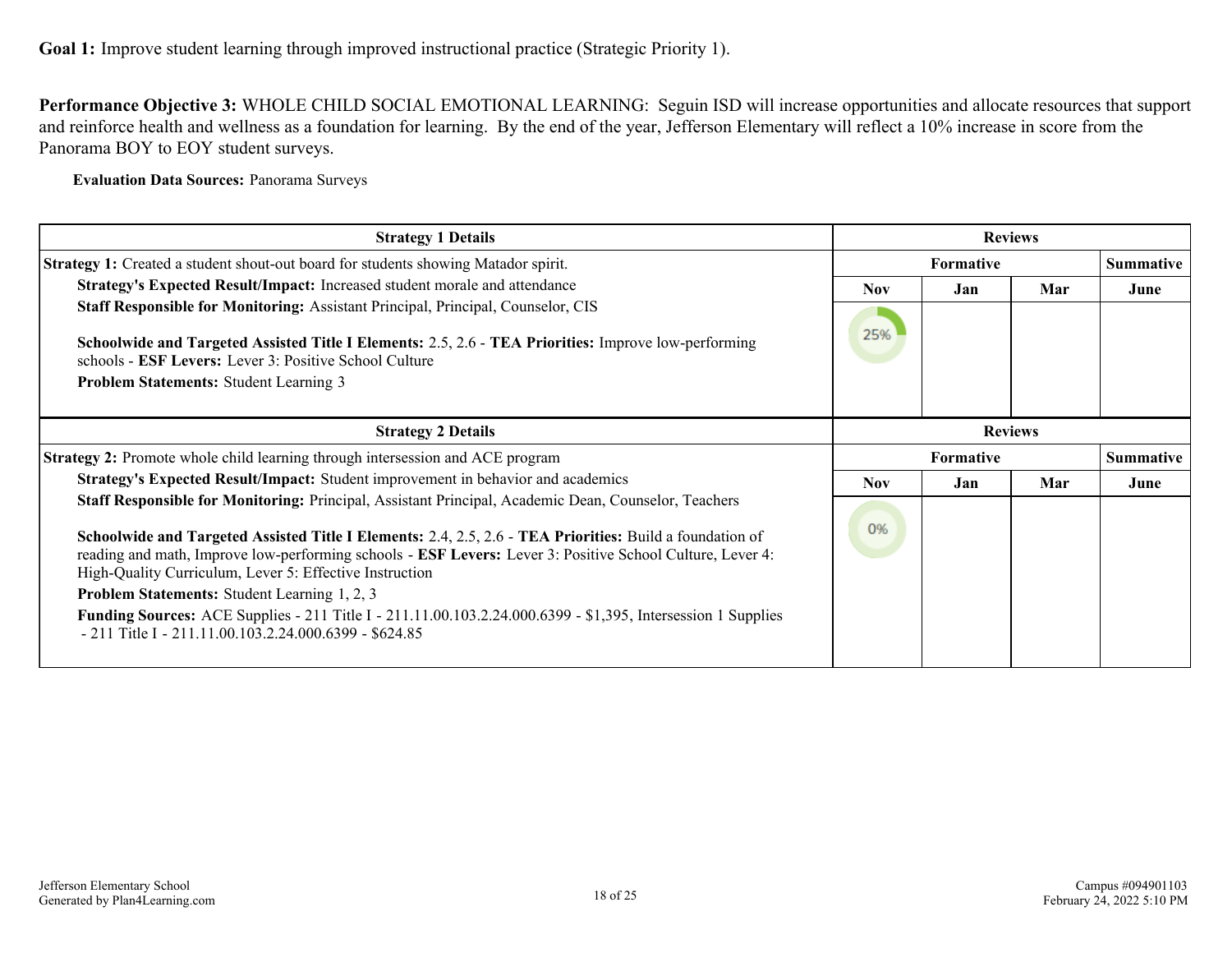| <b>Strategy 3 Details</b>                                                                                                                                      |             | <b>Reviews</b>   |     |                  |
|----------------------------------------------------------------------------------------------------------------------------------------------------------------|-------------|------------------|-----|------------------|
| Strategy 3: Promote PBIS by establishing campus-wide PBIS expectations for all students                                                                        |             | <b>Formative</b> |     | <b>Summative</b> |
| Strategy's Expected Result/Impact: Improvement in behaviors across the campus                                                                                  | <b>Nov</b>  | Jan              | Mar | June             |
| Staff Responsible for Monitoring: Principal, Assistant Principal, Counselor, CIS, ACE Coordinator, Teachers                                                    |             |                  |     |                  |
| Schoolwide and Targeted Assisted Title I Elements: 2.5, 2.6 - TEA Priorities: Improve low-performing<br>schools - ESF Levers: Lever 3: Positive School Culture |             |                  |     |                  |
| <b>Problem Statements: Student Learning 2</b>                                                                                                                  |             |                  |     |                  |
| <b>Funding Sources:</b> PBIS common language signage - 211 Title I - 211.11.00.103.2.24.000.6399 - \$2,279                                                     |             |                  |     |                  |
|                                                                                                                                                                |             |                  |     |                  |
| Continue/Modify<br>Accomplished<br>No Progress                                                                                                                 | Discontinue |                  |     |                  |

#### **Performance Objective 3 Problem Statements:**

**Student Learning**

**Problem Statement 1**: All Students have experienced backwards progress from 2019-2021 STAAR data **Root Cause**: Need for improved intervention in all subject areas

**Problem Statement 2**: All students show a need for positive behavior interventions. **Root Cause**: Lack of consistent educational environment and inconsistent routines over past year and a half due to pandemic

**Problem Statement 3**: All students show a need for whole-child growth and goal setting skills. **Root Cause**: Students have limited exposure to real-world experiences.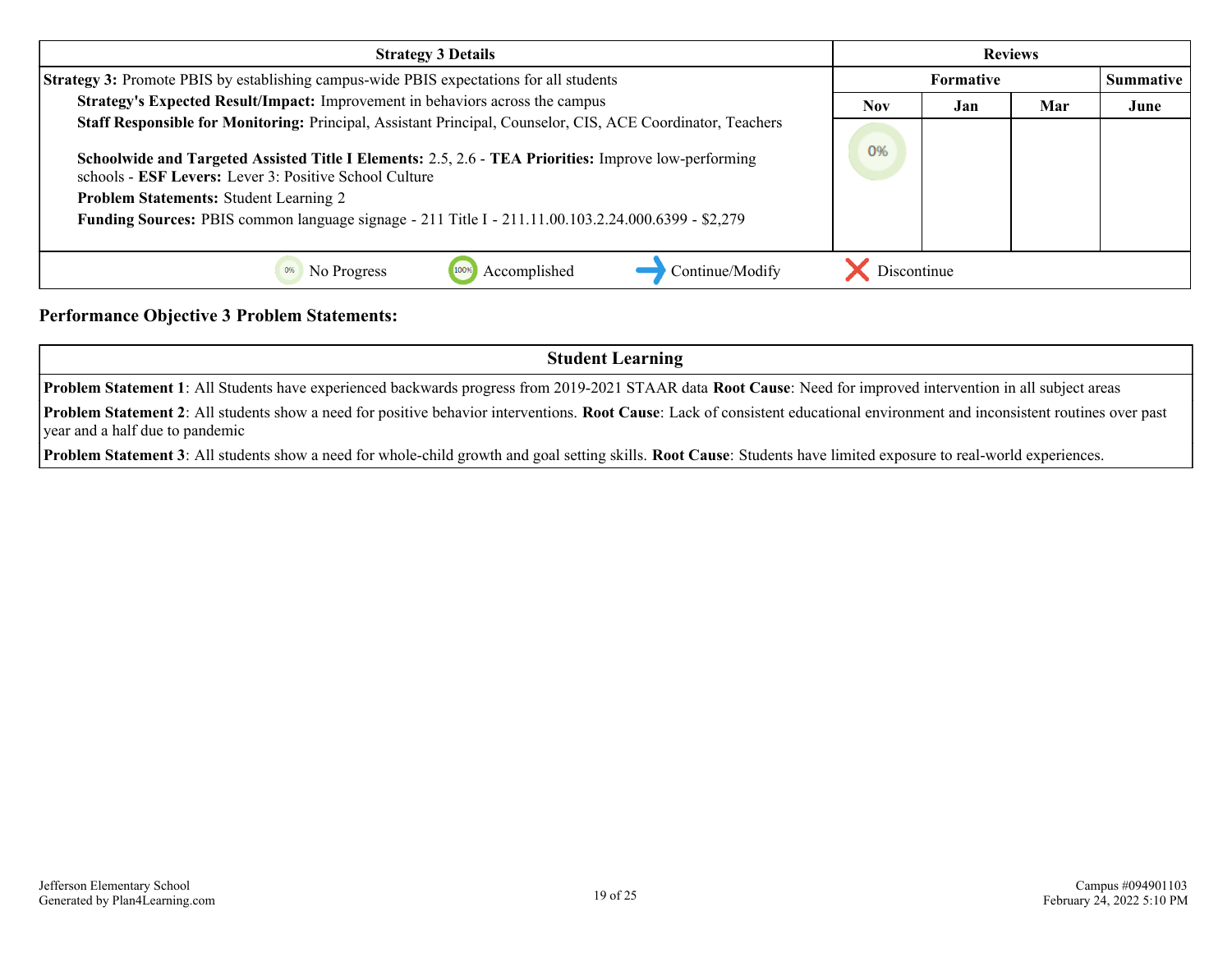<span id="page-19-0"></span>**Goal 2:** Engage parents, industry, and community partners to enrich the experience of students and staff and to establish Seguin ISD as an integral part of the community (Strategic Priority 2).

**Performance Objective 1:** PARENTAL AND FAMILY ENGAGEMENT: Increase the number of opportunities for teachers and staff to engage in meaningful dialogue with parents and families by 25%.

**Evaluation Data Sources:** Sign-in sheets, parent survey results

| <b>Strategy 1 Details</b>                                                                                                                                                                                         | <b>Reviews</b> |                                      |                |                  |
|-------------------------------------------------------------------------------------------------------------------------------------------------------------------------------------------------------------------|----------------|--------------------------------------|----------------|------------------|
| <b>Strategy 1:</b> Create a PTC as a way for parents to get involved.                                                                                                                                             |                | Formative                            |                | <b>Summative</b> |
| Strategy's Expected Result/Impact: Increase in parental involvement.                                                                                                                                              | <b>Nov</b>     | Jan                                  | Mar            | June             |
| <b>Staff Responsible for Monitoring: Principal</b><br>Schoolwide and Targeted Assisted Title I Elements: 3.1, 3.2 - TEA Priorities: Improve low-performing<br>schools<br><b>Problem Statements: Perceptions 1</b> | 70%            |                                      |                |                  |
| <b>Strategy 2 Details</b>                                                                                                                                                                                         |                |                                      | <b>Reviews</b> |                  |
| Strategy 2: Communicate weekly using Seesaw, Class Dojo, Twitter, and Facebook to highlight school activities and                                                                                                 |                | <b>Summative</b><br><b>Formative</b> |                |                  |
| information to parents.<br>Strategy's Expected Result/Impact: Increase in positive school culture and communication<br><b>Staff Responsible for Monitoring: Principal</b>                                         | <b>Nov</b>     | Jan                                  | Mar            | June             |
|                                                                                                                                                                                                                   | 45%            |                                      |                |                  |
| <b>Strategy 3 Details</b>                                                                                                                                                                                         | <b>Reviews</b> |                                      |                |                  |
| Strategy 3: Create Matador of the Month-Student/Parent Breakfast and Recognition for 1 student per classroom.                                                                                                     |                | Formative                            |                | <b>Summative</b> |
| Strategy's Expected Result/Impact: Increase in positive student culture.<br><b>Staff Responsible for Monitoring: Principal</b>                                                                                    | <b>Nov</b>     | Jan                                  | Mar            | June             |
|                                                                                                                                                                                                                   | 50%            |                                      |                |                  |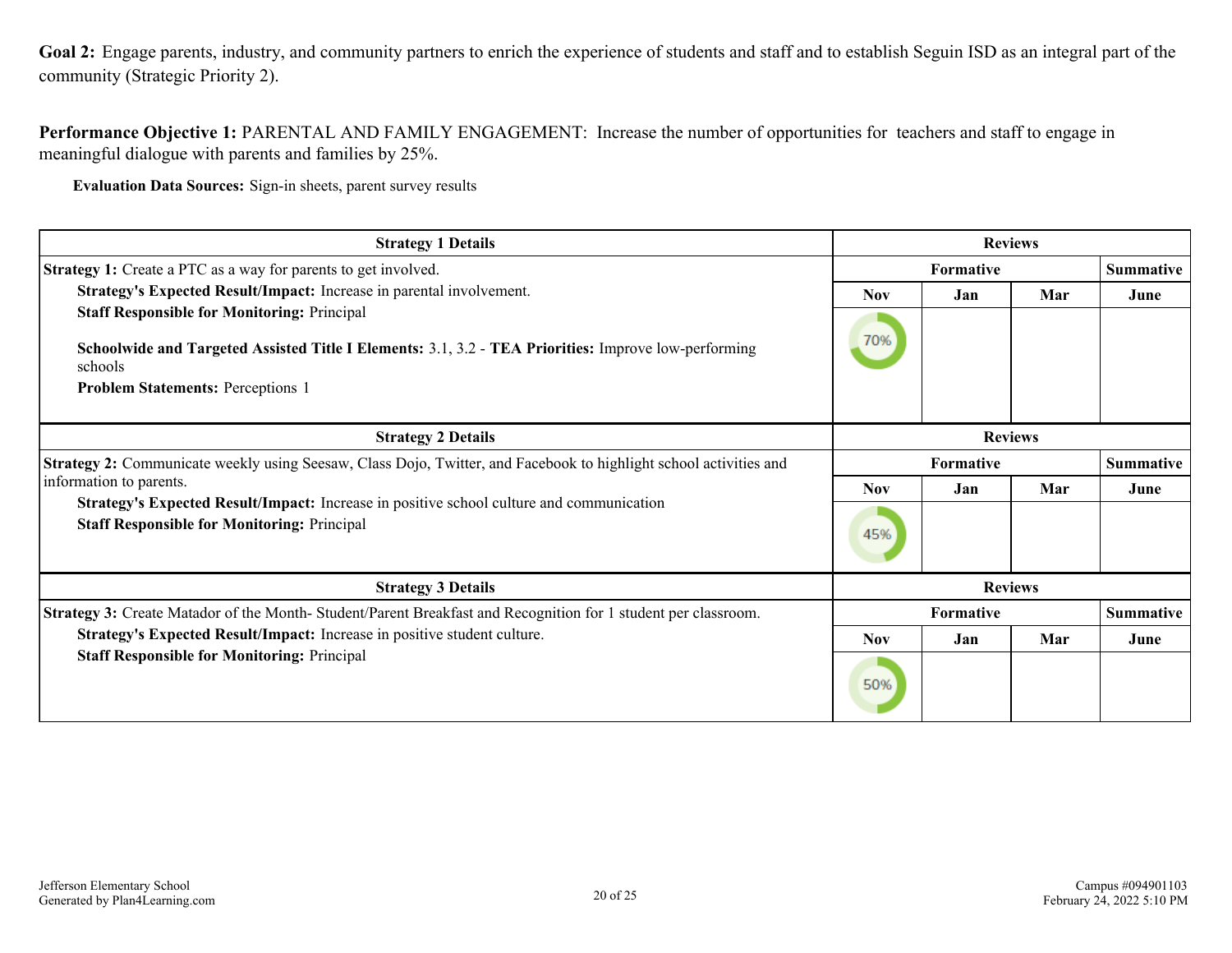| <b>Strategy 4 Details</b>                                                                                                                                  |             |                  | <b>Reviews</b> |      |
|------------------------------------------------------------------------------------------------------------------------------------------------------------|-------------|------------------|----------------|------|
| Strategy 4: Provide programs to encourage parents to engage in academic based activities to support their child's academic                                 |             | <b>Formative</b> |                |      |
| readiness including STAAR Readiness Nights (3rd - 5th grades), Literacy Night, Meet The Teacher, Make-It-and Take-It<br>Nights, and CATCH events.          | <b>Nov</b>  | Jan              | Mar            | June |
| Strategy's Expected Result/Impact: By providing a wide variety of involvement activities, parents will learn<br>techniques to support their child at home. | 10%         |                  |                |      |
| Staff Responsible for Monitoring: Principal, Assistant Principal, Team Leaders, Instructional Coach, CIS<br>Coordinator                                    |             |                  |                |      |
| <b>Schoolwide and Targeted Assisted Title I Elements: 3.2</b>                                                                                              |             |                  |                |      |
| Funding Sources: Parent Involvement Conference - 211 Title I Parental Involvement -<br>211.61.00.103.2.24.000.6299 - \$500                                 |             |                  |                |      |
| <b>Strategy 5 Details</b>                                                                                                                                  |             |                  | <b>Reviews</b> |      |
| <b>Strategy 5:</b> With parents, jointly review and develop/revise the Parent & Family Engagement policy and School-Parent                                 |             | <b>Formative</b> |                |      |
| Compact remotely or face-to-face.                                                                                                                          | <b>Nov</b>  | Jan.             | Mar            | June |
| Strategy's Expected Result/Impact: Improved parental involvement and communication.<br><b>Staff Responsible for Monitoring: Principal</b>                  | 15%         |                  |                |      |
| 100%<br>Continue/Modify<br>0%<br>No Progress<br>Accomplished                                                                                               | Discontinue |                  |                |      |

#### **Performance Objective 1 Problem Statements:**

**Perceptions**

**Problem Statement 1**: Jefferson does not have PTC, decrease in parent involvement **Root Cause**: Focus has not been on building PTC, COVID-19 restrictions changing regularly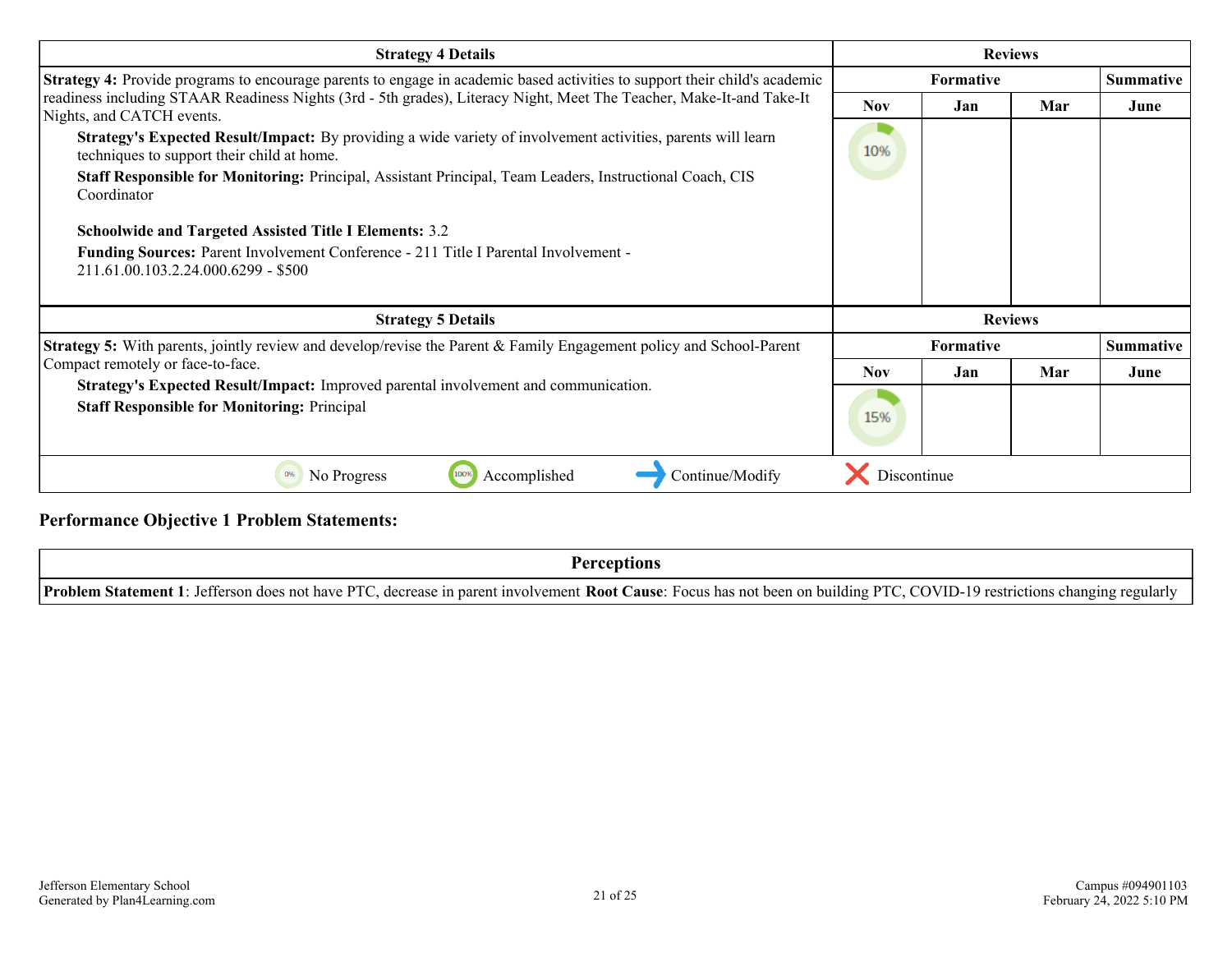Goal 2: Engage parents, industry, and community partners to enrich the experience of students and staff and to establish Seguin ISD as an integral part of the community (Strategic Priority 2).

**Performance Objective 2:** PUBLIC RELATIONS and COMMUNICATIONS: Jefferson Avenue Elementary will improve the public image as measured by constructive feedback collected from social media and parent/community surveys.

**Evaluation Data Sources:** Social media

| <b>Strategy 1 Details</b>                                                                                                                      |            | <b>Reviews</b>   |     |                  |
|------------------------------------------------------------------------------------------------------------------------------------------------|------------|------------------|-----|------------------|
| <b>Strategy 1:</b> Offer survey for parents to share impressions/suggestions of activities to include:                                         |            | <b>Formative</b> |     | <b>Summative</b> |
| 1. Parent Conferences - how can we improve<br>2. Academic Nights held throughout the school year                                               | Nov.       | Jan              | Mar | June             |
| Engagement Activities - Turkey Trot, PE Family Days, Field Days<br>13.                                                                         |            |                  |     |                  |
| Strategy's Expected Result/Impact: More data will be available to guide our attempts to improve/add to our<br>parental involvement activities. | 0%         |                  |     |                  |
| <b>Staff Responsible for Monitoring: Principal</b>                                                                                             |            |                  |     |                  |
|                                                                                                                                                |            |                  |     |                  |
|                                                                                                                                                |            |                  |     |                  |
| <b>Strategy 2 Details</b>                                                                                                                      |            | <b>Reviews</b>   |     |                  |
| <b>Strategy 2:</b> Provide materials, to the extent practicable, in a language and format that parents can understand. Ensure that             |            | <b>Formative</b> |     | <b>Summative</b> |
| the CIP is translated.                                                                                                                         | <b>Nov</b> | Jan              | Mar | June             |
| Strategy's Expected Result/Impact: Improve efforts to communicate with parents.<br><b>Staff Responsible for Monitoring: Principal</b>          | 35%        |                  |     |                  |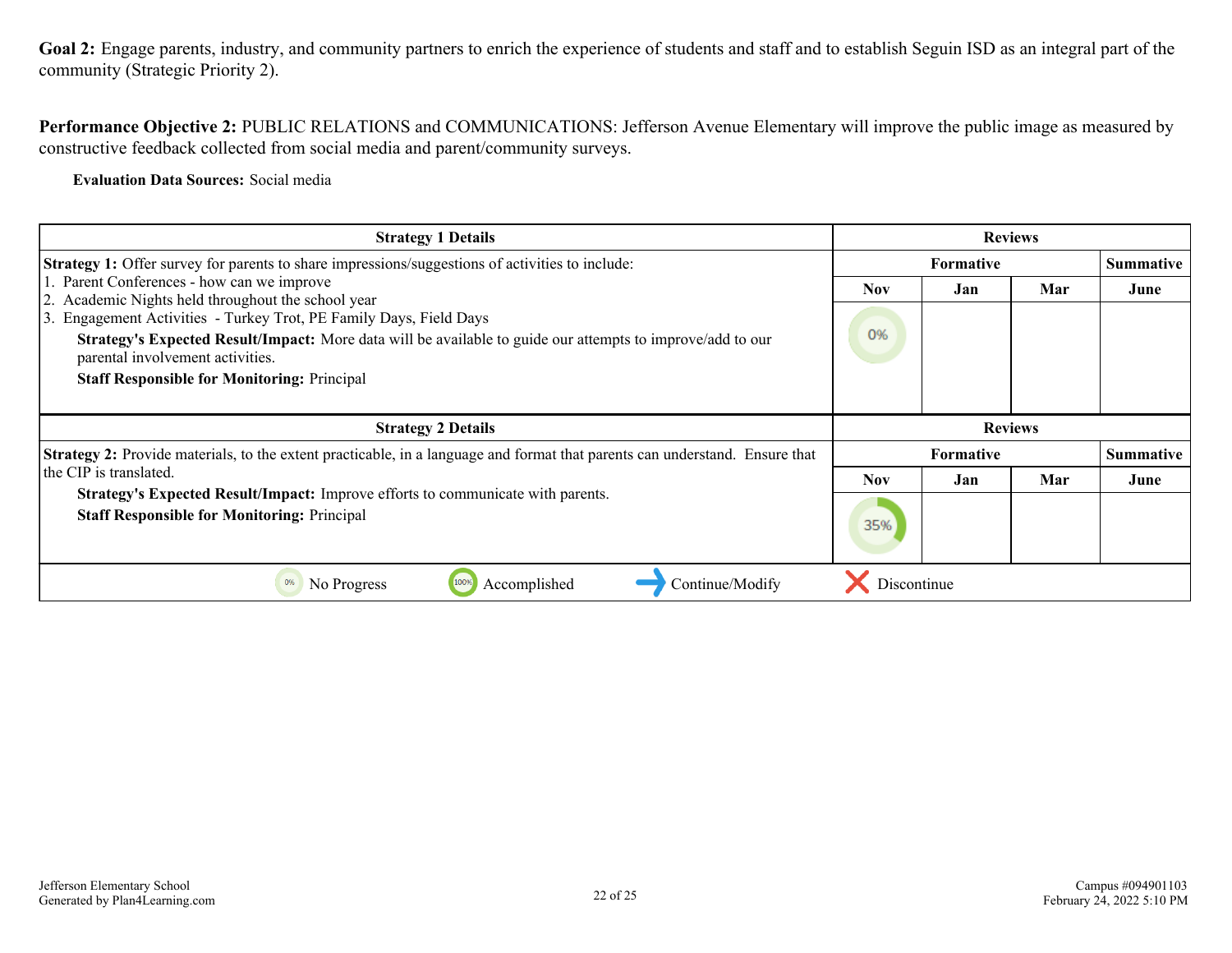**Goal 2:** Engage parents, industry, and community partners to enrich the experience of students and staff and to establish Seguin ISD as an integral part of the community (Strategic Priority 2).

**Performance Objective 3:** PARTNERSHIPS: Jefferson Avenue will increase the number of business and community partnerships through active participation in community-based opportunities and events by 20%.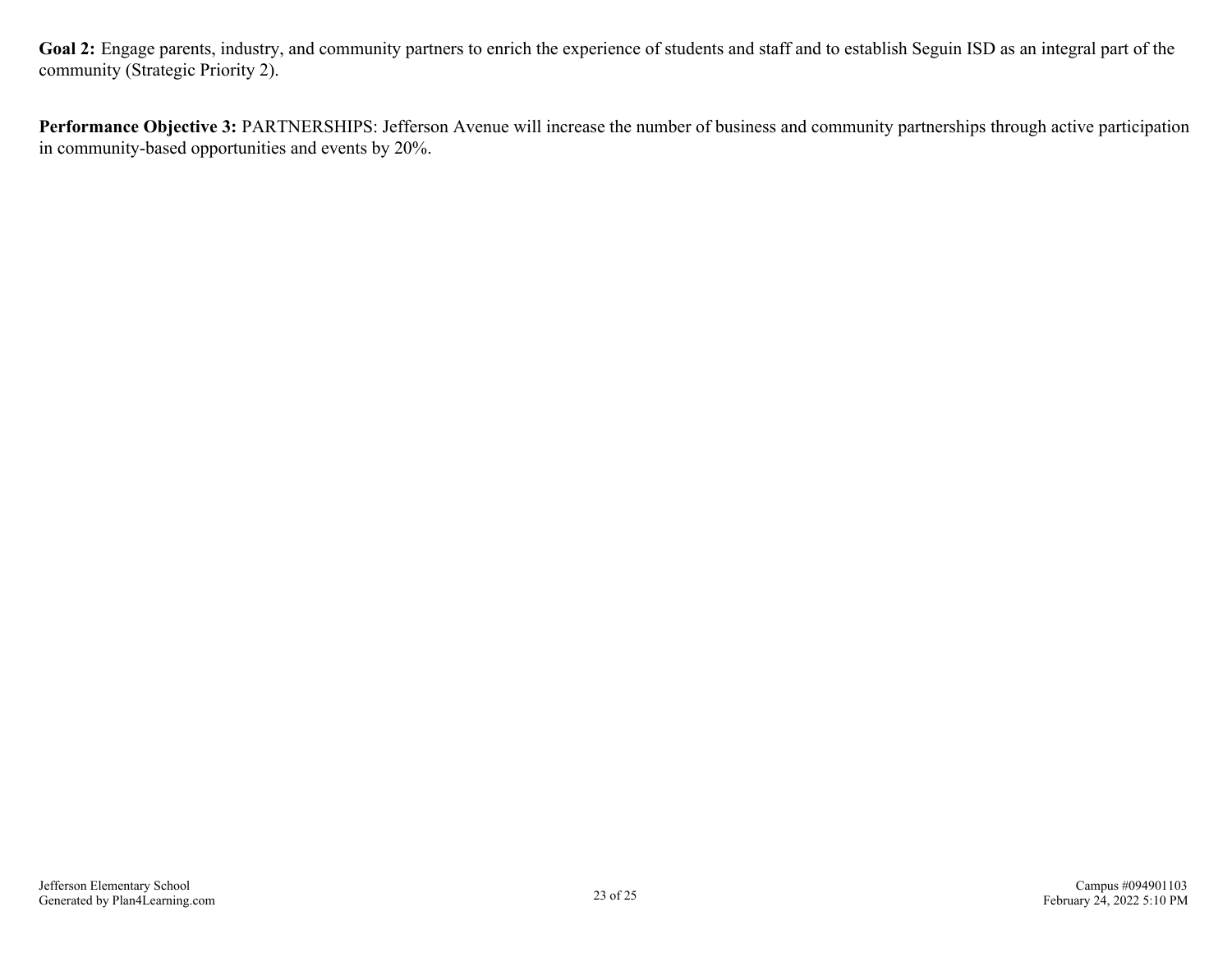<span id="page-23-0"></span>**Performance Objective 1:** RECRUIT, RETAIN, AND ENGAGE EFFECTIVE TEACHERS AND ADMINISTRATORS: Jefferson Avenue Elementary will achieve a teacher turnover rate of less than 15%.

| <b>Strategy 1 Details</b>                                                                                                                                                                                   |                  |                  | <b>Reviews</b> |                  |
|-------------------------------------------------------------------------------------------------------------------------------------------------------------------------------------------------------------|------------------|------------------|----------------|------------------|
| <b>Strategy 1:</b> Creating a culture of positivity. Staff Shout Outs                                                                                                                                       |                  | Formative        |                |                  |
| Strategy's Expected Result/Impact: Increase in positive school culture                                                                                                                                      |                  | Jan              | Mar            | June             |
| <b>Staff Responsible for Monitoring: Principal</b>                                                                                                                                                          |                  |                  |                |                  |
| TEA Priorities: Recruit, support, retain teachers and principals                                                                                                                                            |                  |                  |                |                  |
| <b>Strategy 2 Details</b>                                                                                                                                                                                   |                  |                  | <b>Reviews</b> |                  |
| <b>Strategy 2:</b> Provide timely feedback on lesson plans through Whetstone.                                                                                                                               |                  | <b>Formative</b> |                | <b>Summative</b> |
| Strategy's Expected Result/Impact: Improved lesson plans and instructional delivery<br><b>Staff Responsible for Monitoring: Principal</b><br><b>ESF Levers:</b> Lever 2: Effective, Well-Supported Teachers |                  | Jan              | Mar            | June             |
|                                                                                                                                                                                                             |                  |                  |                |                  |
|                                                                                                                                                                                                             |                  |                  |                |                  |
| <b>Strategy 3 Details</b>                                                                                                                                                                                   |                  |                  | <b>Reviews</b> |                  |
| Strategy 3: Introduce weekly spirit days for staff                                                                                                                                                          | <b>Formative</b> |                  |                | <b>Summative</b> |
| Strategy's Expected Result/Impact: Increase in positive school culture                                                                                                                                      | <b>Nov</b>       | Jan              | Mar            | June             |
| <b>Staff Responsible for Monitoring: Principal</b>                                                                                                                                                          |                  |                  |                |                  |
| <b>ESF Levers:</b> Lever 3: Positive School Culture                                                                                                                                                         |                  |                  |                |                  |
| No Progress<br>100%<br>Accomplished<br>Continue/Modify<br>0%                                                                                                                                                | Discontinue      |                  |                |                  |